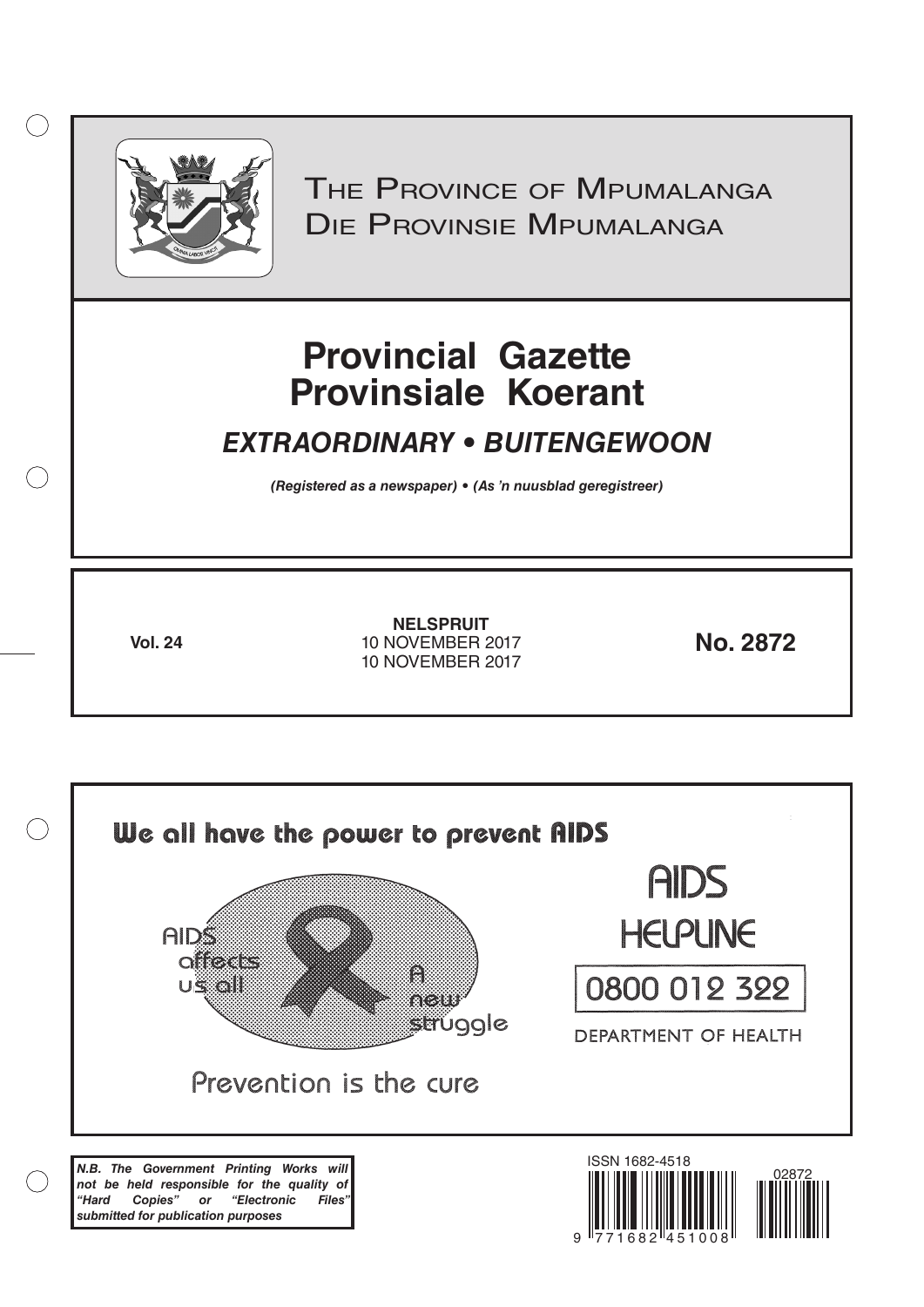# **IMPORTANT NOTICE:**

**The GovernmenT PrinTinG Works Will noT be held resPonsible for any errors ThaT miGhT occur due To The submission of incomPleTe / incorrecT / illeGible coPy.**

**no fuTure queries Will be handled in connecTion WiTh The above.**

# **CONTENTS**

*No No*

*Page*

#### **GENERAL NOTICE**

| 125 Mpumalanga Liquor Licensing Act, 2006 (Act No. 5 of 2006) : Notice of applications for liquor licences in terms of section 35 10 |    |
|--------------------------------------------------------------------------------------------------------------------------------------|----|
|                                                                                                                                      |    |
|                                                                                                                                      |    |
|                                                                                                                                      |    |
| 126 Mpumalanga Liquor Licensing Act, 2006 (Act No. 5 of 2006) : Notice of applications for transfer of liquor licences in terms of   |    |
|                                                                                                                                      |    |
|                                                                                                                                      | 18 |

# **LIST OF TARIFF RATES** FOR PUBLICATION OF LIQUOR NOTICES

**COMMENCEMENT: 1 APRIL 2016**

| <b>Pricing for Fixed Price Notices</b>                     |                      |  |  |  |
|------------------------------------------------------------|----------------------|--|--|--|
| <b>Notice Type</b>                                         | <b>New Price (R)</b> |  |  |  |
| Application for Liquor Licence - National                  | 150.00               |  |  |  |
| Application for Transfer of Liquor License - National      | 150.00               |  |  |  |
| Application for Liquor Licence - Gauteng                   | 150.00               |  |  |  |
| Application for Liquor Licence - Mpumalanga                | 150.00               |  |  |  |
| Application for Transfer of Liquor License - Mpumalanga    | 150.00               |  |  |  |
| Application for Liquor Licence - Northern Cape             | 150.00               |  |  |  |
| Application for Transfer of Liquor License - Northern Cape | 150.00               |  |  |  |

This gazette is also available free online at **www.gpwonline.co.za**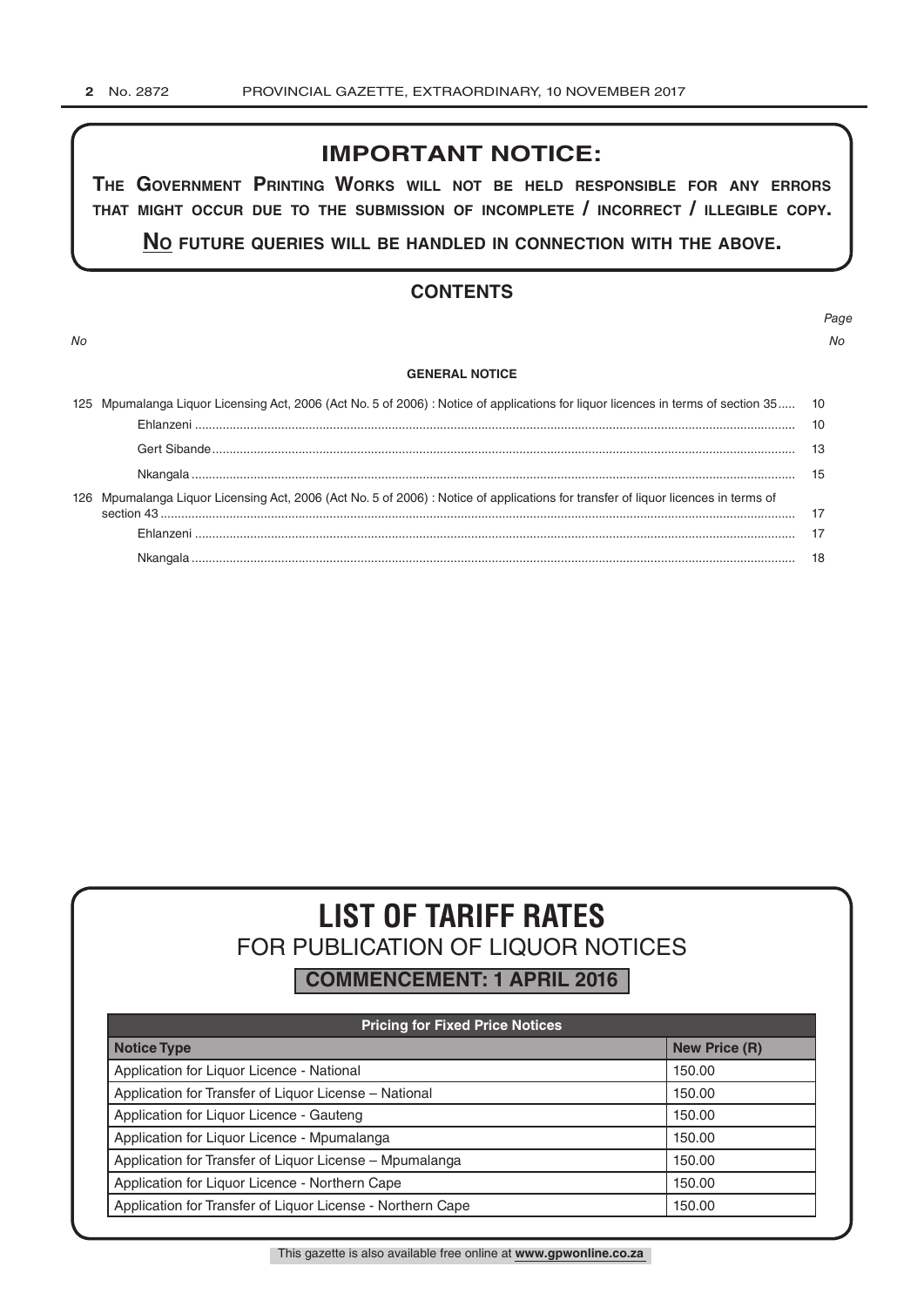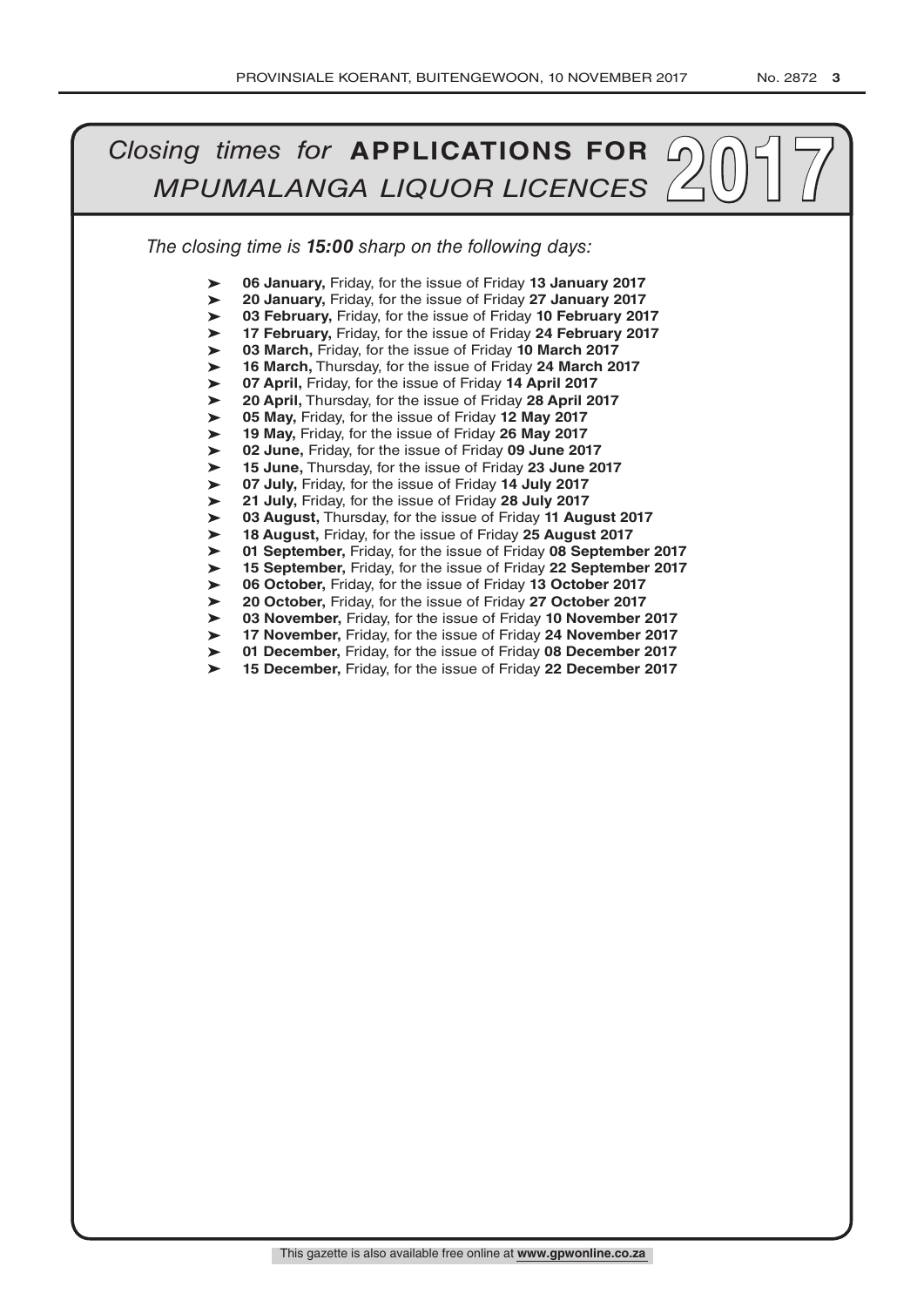The **Government Printing Works** (**GPW**) has established rules for submitting notices in line with its electronic notice processing system, which requires the use of electronic *Adobe* Forms. Please ensure that you adhere to these guidelines when completing and submitting your notice submission.

# **Closing Times for ACCepTAnCe of noTiCes**

- 1. The *Government Gazette* and *Government Tender Bulletin* are weekly publications that are published on Fridays and the closing time for the acceptance of notices is strictly applied according to the scheduled time for each gazette.
- 2. Please refer to the Submission Notice Deadline schedule in the table below. This schedule is also published online on the Government Printing works website www.gpwonline.co.za

All re-submissions will be subject to the standard cut-off times. **All notices received after the closing time will be rejected**.

| <b>Government Gazette Type</b>                          | <b>Publication</b><br><b>Frequency</b> | <b>Publication Date</b>                              | <b>Submission Deadline</b>                              | <b>Cancellations Deadline</b>                   |
|---------------------------------------------------------|----------------------------------------|------------------------------------------------------|---------------------------------------------------------|-------------------------------------------------|
| <b>National Gazette</b>                                 | Weekly                                 | Friday                                               | Friday 15h00 for next Friday                            | Tuesday, 15h00 - 3 days<br>prior to publication |
| <b>Regulation Gazette</b>                               | Weekly                                 | Friday                                               | Friday 15h00, to be published<br>the following Friday   | Tuesday, 15h00 - 3 days<br>prior to publication |
| <b>Petrol Price Gazette</b>                             | As required                            | First Wednesday of<br>the month                      | One week before publication                             | 3 days prior to<br>publication                  |
| <b>Road Carrier Permits</b>                             | Weekly                                 | Friday                                               | Thursday 15h00, to be<br>published the following Friday | 3 days prior to<br>publication                  |
| <b>Unclaimed Monies (justice,</b><br>labour or lawyers) | January / As<br>required<br>2 per year | Any                                                  | 15 January / As required                                | 3 days prior to<br>publication                  |
| Parliament (acts, white paper,<br>green paper)          | As required                            | Any                                                  |                                                         | 3 days prior to<br>publication                  |
| <b>Manuals</b>                                          | As required                            | Any                                                  | <b>None</b>                                             | <b>None</b>                                     |
| <b>State of Budget</b><br>(National Treasury)           | <b>Monthly</b>                         | Any                                                  | 7 days prior to publication                             | 3 days prior to<br>publication                  |
| Legal Gazettes A, B and C                               | Weekly                                 | Friday                                               | One week before publication                             | Tuesday, 15h00 - 3 days<br>prior to publication |
| <b>Tender Bulletin</b>                                  | Weekly                                 | Friday                                               | Friday 15h00 for next Friday                            | Tuesday, 15h00 - 3 days<br>prior to publication |
| Gauteng                                                 | Weekly                                 | Wednesday                                            | Two weeks before publication                            | 3 days after submission<br>deadline             |
| <b>Eastern Cape</b>                                     | Weekly                                 | Monday                                               | One week before publication                             | 3 days prior to<br>publication                  |
| <b>Northern Cape</b>                                    | Weekly                                 | Monday                                               | One week before publication                             | 3 days prior to<br>publication                  |
| <b>North West</b>                                       | Weekly                                 | Tuesday                                              | One week before publication                             | 3 days prior to<br>publication                  |
| KwaZulu-Natal                                           | Weekly                                 | Thursday                                             | One week before publication                             | 3 days prior to<br>publication                  |
| Limpopo                                                 | Weekly                                 | Friday                                               | One week before publication                             | 3 days prior to<br>publication                  |
| Mpumalanga                                              | Weekly                                 | Friday                                               | One week before publication                             | 3 days prior to<br>publication                  |
| <b>Gauteng Liquor License</b><br>Gazette                | Monthly                                | Wednesday before<br>the First Friday of the<br>month | Two weeks before publication                            | 3 days after submission<br>deadline             |
| Northern Cape Liquor License<br>Gazette                 | Monthly                                | First Friday of the<br>month                         | Two weeks before publication                            | 3 days after submission<br>deadline             |
| National Liquor License Gazette                         | Monthly                                | First Friday of the<br>month                         | Two weeks before publication                            | 3 days after submission<br>deadline             |
| Mpumalanga Liquor License<br>Gazette                    | 2 per month                            | Second & Fourth<br>Friday                            | One week before                                         | 3 days prior to<br>publication                  |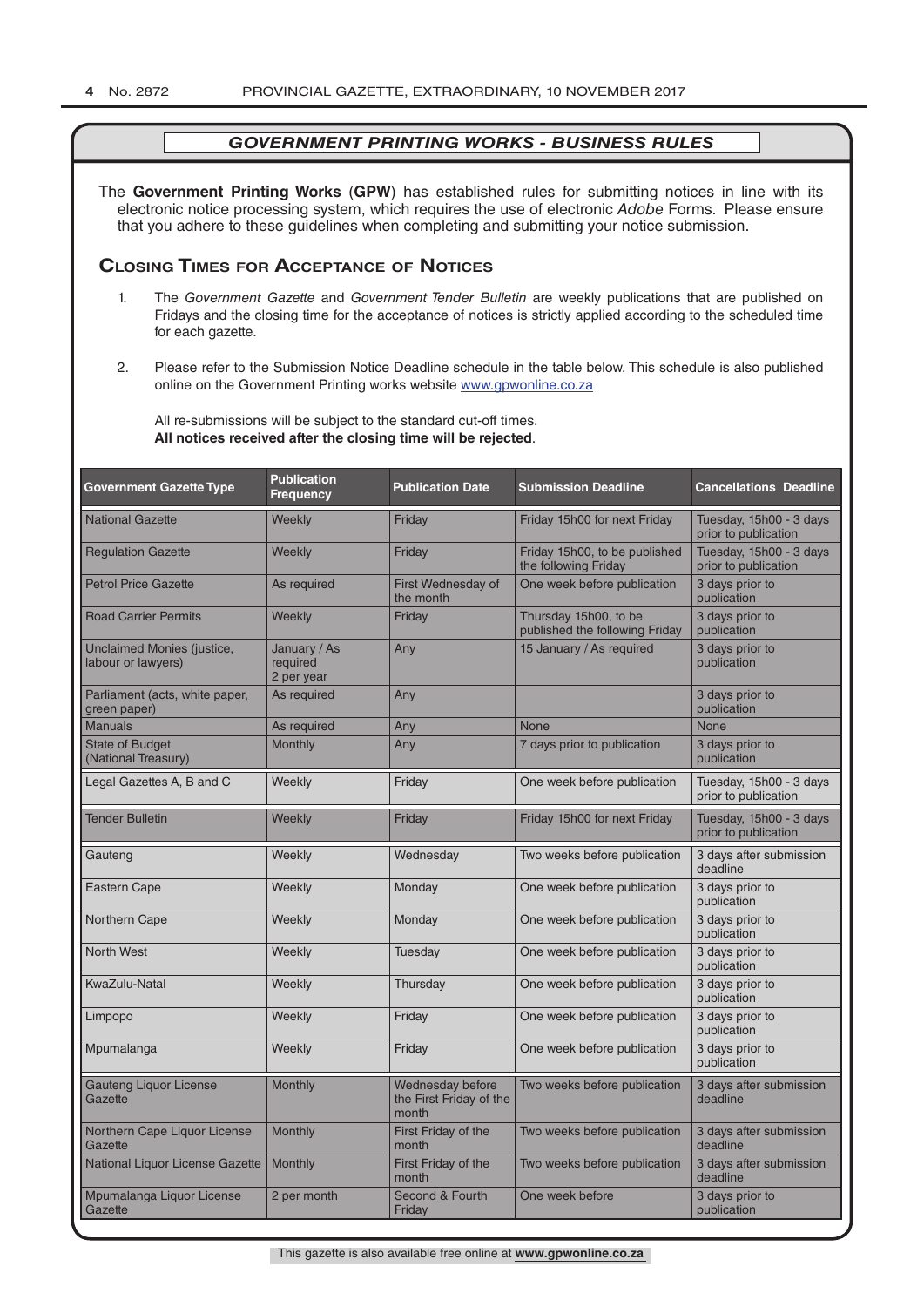# **exTrAordinAry gAzeTTes**

3. *Extraordinary Gazettes* can have only one publication date. If multiple publications of an *Extraordinary Gazette* are required, a separate Z95/Z95Prov *Adobe* Forms for each publication date must be submitted.

# **NOTICE SUBMISSION PROCESS**

- 4. Download the latest *Adobe* form, for the relevant notice to be placed, from the **Government Printing Works** website www.gpwonline.co.za.
- 5. The *Adobe* form needs to be completed electronically using *Adobe Acrobat* / *Acrobat Reader*. Only electronically completed *Adobe* forms will be accepted. No printed, handwritten and/or scanned *Adobe* forms will be accepted.
- 6. The completed electronic *Adobe* form has to be submitted via email to submit.egazette@gpw.gov.za. The form needs to be submitted in its original electronic *Adobe* format to enable the system to extract the completed information from the form for placement in the publication.
- 7. Every notice submitted **must** be accompanied by an official **GPW** quotation. This must be obtained from the *eGazette* Contact Centre.
- 8. Each notice submission should be sent as a single email. The email **must** contain **all documentation relating to a particular notice submission**.
	- 8.1. Each of the following documents must be attached to the email as a separate attachment:
		- 8.1.1. An electronically completed *Adobe* form, specific to the type of notice that is to be placed.
			- 8.1.1.1. For National *Government Gazette* or *Provincial Gazette* notices, the notices must be accompanied by an electronic Z95 or Z95Prov *Adobe* form
			- 8.1.1.2. The notice content (body copy) **MUST** be a separate attachment.
		- 8.1.2. A copy of the official **Government Printing Works** quotation you received for your notice . *(Please see Quotation section below for further details)*
		- 8.1.3. A valid and legible Proof of Payment / Purchase Order: **Government Printing Works** account customer must include a copy of their Purchase Order*.* **Non**-**Government Printing Works** account customer needs to submit the proof of payment for the notice
		- 8.1.4. Where separate notice content is applicable (Z95, Z95 Prov and TForm 3, it should **also** be attached as a separate attachment. *(Please see the Copy Section below, for the specifications)*.
		- 8.1.5. Any additional notice information if applicable.
- 9. The electronic *Adobe* form will be taken as the primary source for the notice information to be published. Instructions that are on the email body or covering letter that contradicts the notice form content will not be considered. The information submitted on the electronic *Adobe* form will be published as-is.
- 10. To avoid duplicated publication of the same notice and double billing, Please submit your notice **ONLY ONCE.**
- 11. Notices brought to **GPW** by "walk-in" customers on electronic media can only be submitted in *Adobe* electronic form format. All "walk-in" customers with notices that are not on electronic *Adobe* forms will be routed to the Contact Centre where they will be assisted to complete the forms in the required format.
- 12. Should a customer submit a bulk submission of hard copy notices delivered by a messenger on behalf of any organisation e.g. newspaper publisher, the messenger will be referred back to the sender as the submission does not adhere to the submission rules.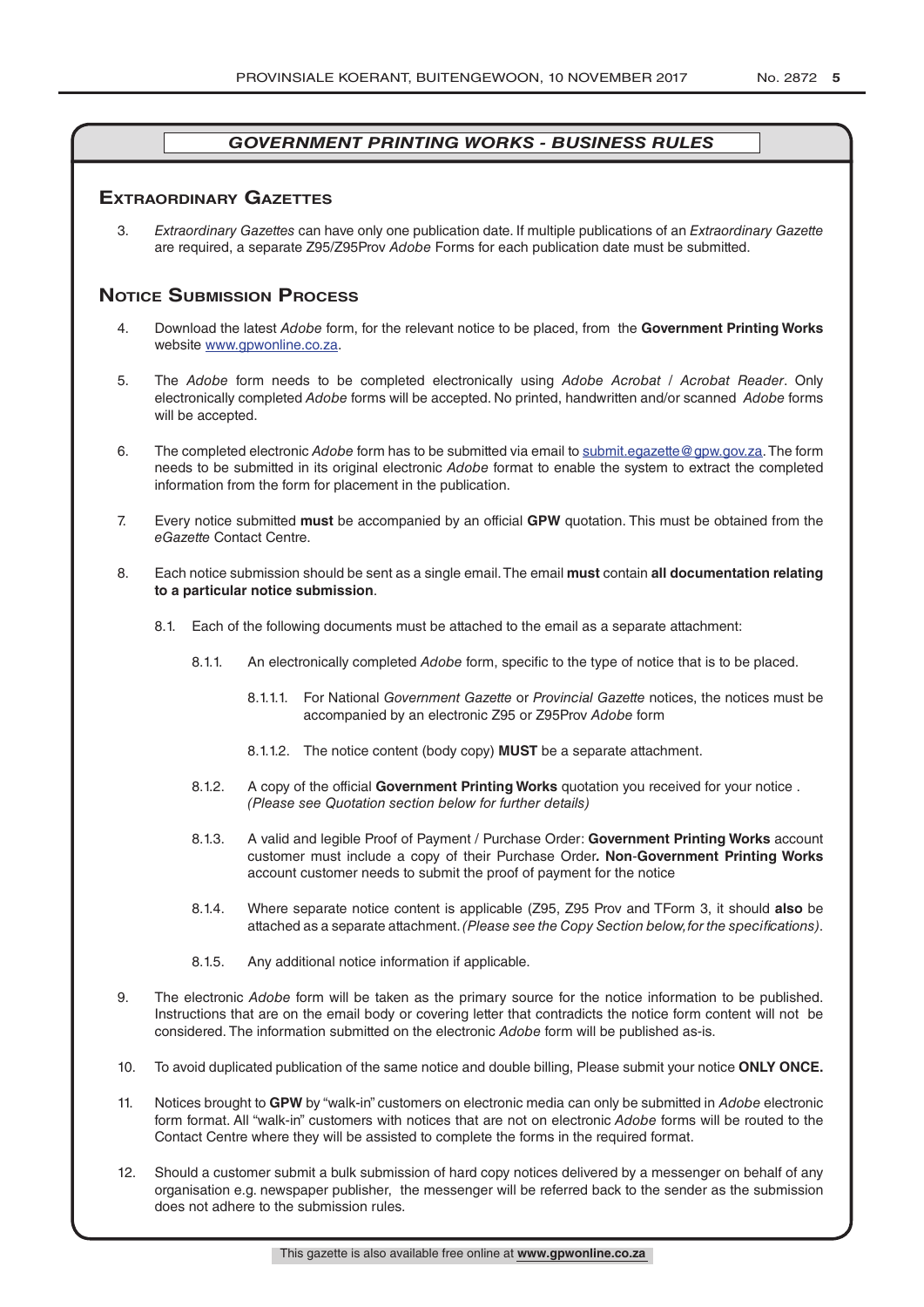#### **QuoTATions**

- 13. Quotations are valid until the next tariff change.
	- 13.1. *Take note:* **GPW**'s annual tariff increase takes place on *1 April* therefore any quotations issued, accepted and submitted for publication up to *31 March* will keep the old tariff. For notices to be published from 1 April, a quotation must be obtained from **GPW** with the new tariffs. Where a tariff increase is implemented during the year, **GPW** endeavours to provide customers with 30 days' notice of such changes.
- 14. Each quotation has a unique number.
- 15. Form Content notices must be emailed to the *eGazette* Contact Centre for a quotation.
	- 15.1. The *Adobe* form supplied is uploaded by the Contact Centre Agent and the system automatically calculates the cost of your notice based on the layout/format of the content supplied.
	- 15.2. It is critical that these *Adobe* Forms are completed correctly and adhere to the guidelines as stipulated by **GPW**.

#### 16. **APPLICABLE ONLY TO GPW ACCOUNT HOLDERS**:

- 16.1. **GPW** Account Customers must provide a valid **GPW** account number to obtain a quotation.
- 16.2. Accounts for **GPW** account customers **must** be active with sufficient credit to transact with **GPW** to submit notices.
	- 16.2.1. If you are unsure about or need to resolve the status of your account, please contact the **GPW** Finance Department prior to submitting your notices. (If the account status is not resolved prior to submission of your notice, the notice will be failed during the process).

#### 17. **APPLICABLE ONLY TO CASH CUSTOMERS:**

- 17.1. Cash customers doing **bulk payments** must use a **single email address** in order to use the **same proof of payment** for submitting multiple notices.
- 18. The responsibility lies with you, the customer, to ensure that the payment made for your notice(s) to be published is sufficient to cover the cost of the notice(s).
- 19. Each quotation will be associated with one proof of payment / purchase order / cash receipt.

#### 19.1. This means that **the quotation number can only be used once to make a payment.**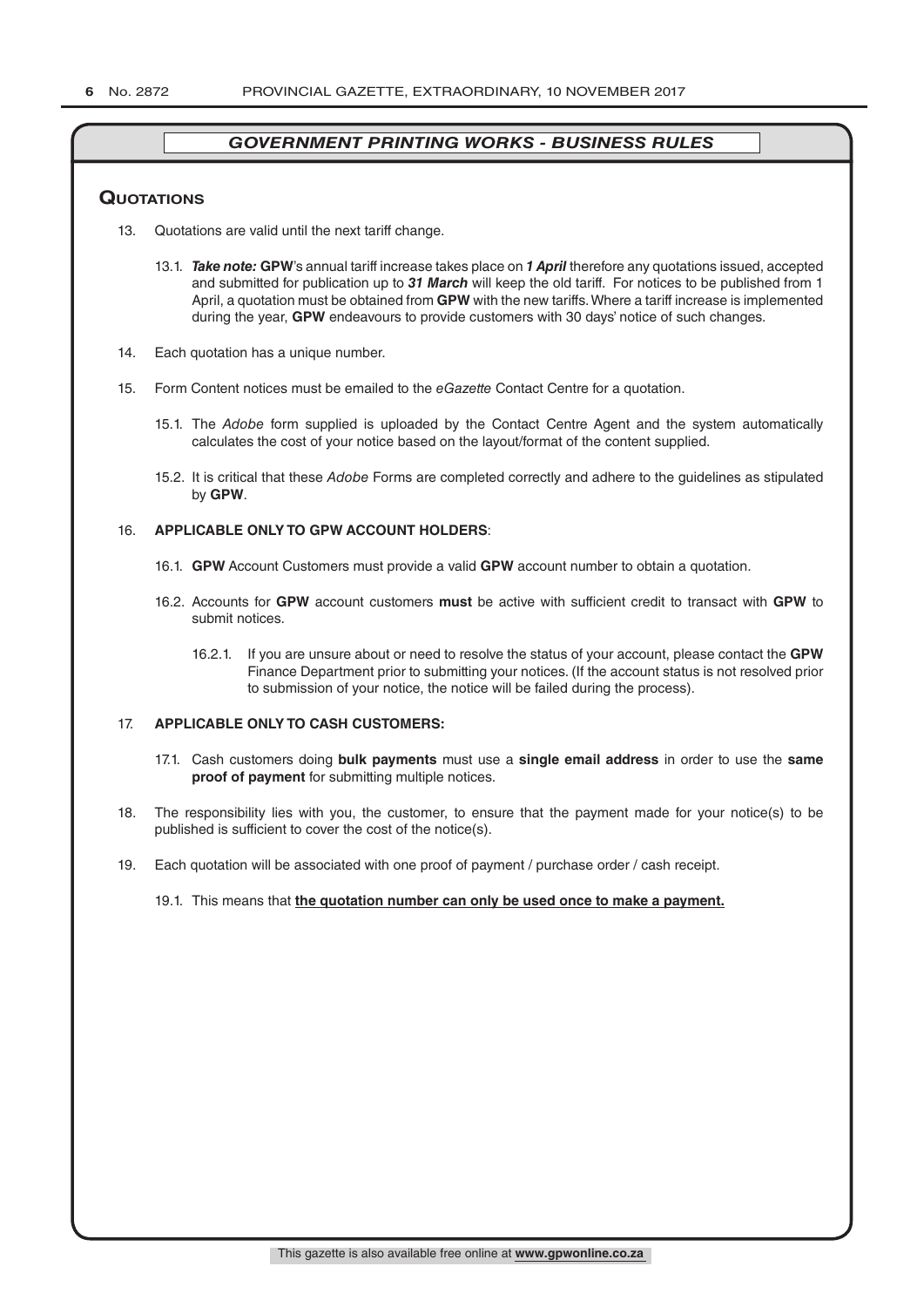# **COPY (SEPARATE NOTICE CONTENT DOCUMENT)**

- 20. Where the copy is part of a separate attachment document for Z95, Z95Prov and TForm03
	- 20.1. Copy of notices must be supplied in a separate document and may not constitute part of any covering letter, purchase order, proof of payment or other attached documents.

The content document should contain only one notice. (You may include the different translations of the same notice in the same document).

20.2. The notice should be set on an A4 page, with margins and fonts set as follows:

Page size  $=$  A4 Portrait with page margins: Top  $=$  40mm, LH/RH  $=$  16mm, Bottom  $=$  40mm; Use font size: Arial or Helvetica 10pt with 11pt line spacing;

Page size = A4 Landscape with page margins: Top = 16mm, LH/RH = 40mm, Bottom = 16mm; Use font size: Arial or Helvetica 10pt with 11pt line spacing;

### **CAnCellATions**

- 21. Cancellation of notice submissions are accepted by **GPW** according to the deadlines stated in the table above in point 2. Non-compliance to these deadlines will result in your request being failed. Please pay special attention to the different deadlines for each gazette. Please note that any notices cancelled after the cancellation deadline will be published and charged at full cost.
- 22. Requests for cancellation must be sent by the original sender of the notice and must accompanied by the relevant notice reference number (N-) in the email body.

#### **AmendmenTs To noTiCes**

23. With effect from 01 October 2015, **GPW** will not longer accept amendments to notices. The cancellation process will need to be followed according to the deadline and a new notice submitted thereafter for the next available publication date.

### **REJECTIONS**

- 24. All notices not meeting the submission rules will be rejected to the customer to be corrected and resubmitted. Assistance will be available through the Contact Centre should help be required when completing the forms. (012-748 6200 or email info.egazette@gpw.gov.za). Reasons for rejections include the following:
	- 24.1. Incorrectly completed forms and notices submitted in the wrong format, will be rejected.
	- 24.2. Any notice submissions not on the correct *Adobe* electronic form, will be rejected.
	- 24.3. Any notice submissions not accompanied by the proof of payment / purchase order will be rejected and the notice will not be processed.
	- 24.4. Any submissions or re-submissions that miss the submission cut-off times will be rejected to the customer. The Notice needs to be re-submitted with a new publication date.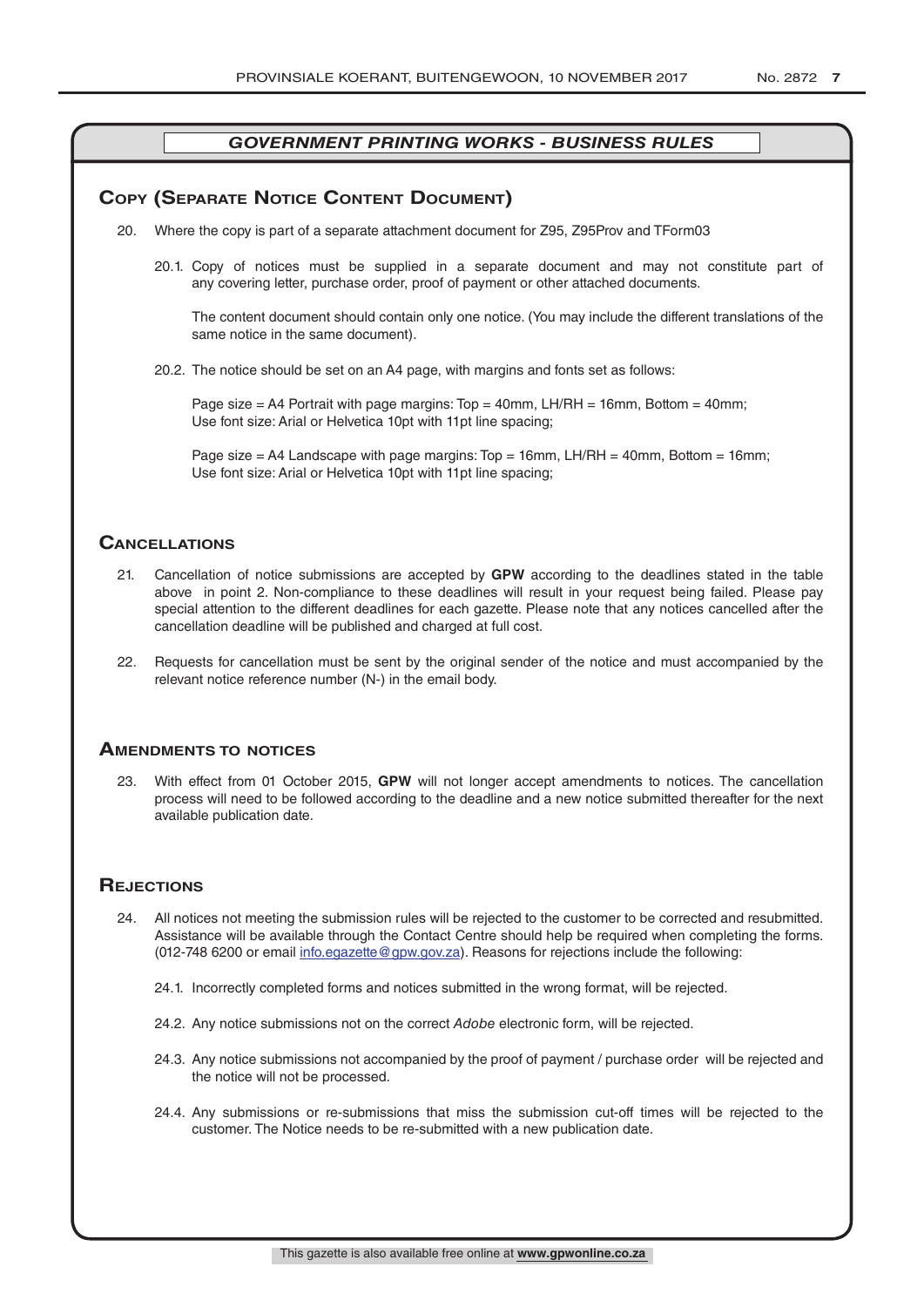#### **ApprovAl of noTiCes**

- 25. Any notices other than legal notices are subject to the approval of the Government Printer, who may refuse acceptance or further publication of any notice.
- 26. No amendments will be accepted in respect to separate notice content that was sent with a Z95 or Z95Prov notice submissions. The copy of notice in layout format (previously known as proof-out) is only provided where requested, for Advertiser to see the notice in final Gazette layout. Should they find that the information submitted was incorrect, they should request for a notice cancellation and resubmit the corrected notice, subject to standard submission deadlines. The cancellation is also subject to the stages in the publishing process, i.e. If cancellation is received when production (printing process) has commenced, then the notice cannot be cancelled.

# **governmenT prinTer indemnified AgAinsT liAbiliTy**

- 27. The Government Printer will assume no liability in respect of—
	- 27.1. any delay in the publication of a notice or publication of such notice on any date other than that stipulated by the advertiser;
	- 27.2. erroneous classification of a notice, or the placement of such notice in any section or under any heading other than the section or heading stipulated by the advertiser;
	- 27.3. any editing, revision, omission, typographical errors or errors resulting from faint or indistinct copy.

#### **liAbiliTy of AdverTiser**

28. Advertisers will be held liable for any compensation and costs arising from any action which may be instituted against the Government Printer in consequence of the publication of any notice.

#### **CusTomer inQuiries**

Many of our customers request immediate feedback/confirmation of notice placement in the gazette from our Contact Centre once they have submitted their notice – While **GPW** deems it one of their highest priorities and responsibilities to provide customers with this requested feedback and the best service at all times, we are only able to do so once we have started processing your notice submission.

**GPW** has a 2-working day turnaround time for processing notices received according to the business rules and deadline submissions.

Please keep this in mind when making inquiries about your notice submission at the Contact Centre.

- 29. Requests for information, quotations and inquiries must be sent to the Contact Centre ONLY.
- 30. Requests for Quotations (RFQs) should be received by the Contact Centre at least **2 working days** before the submission deadline for that specific publication.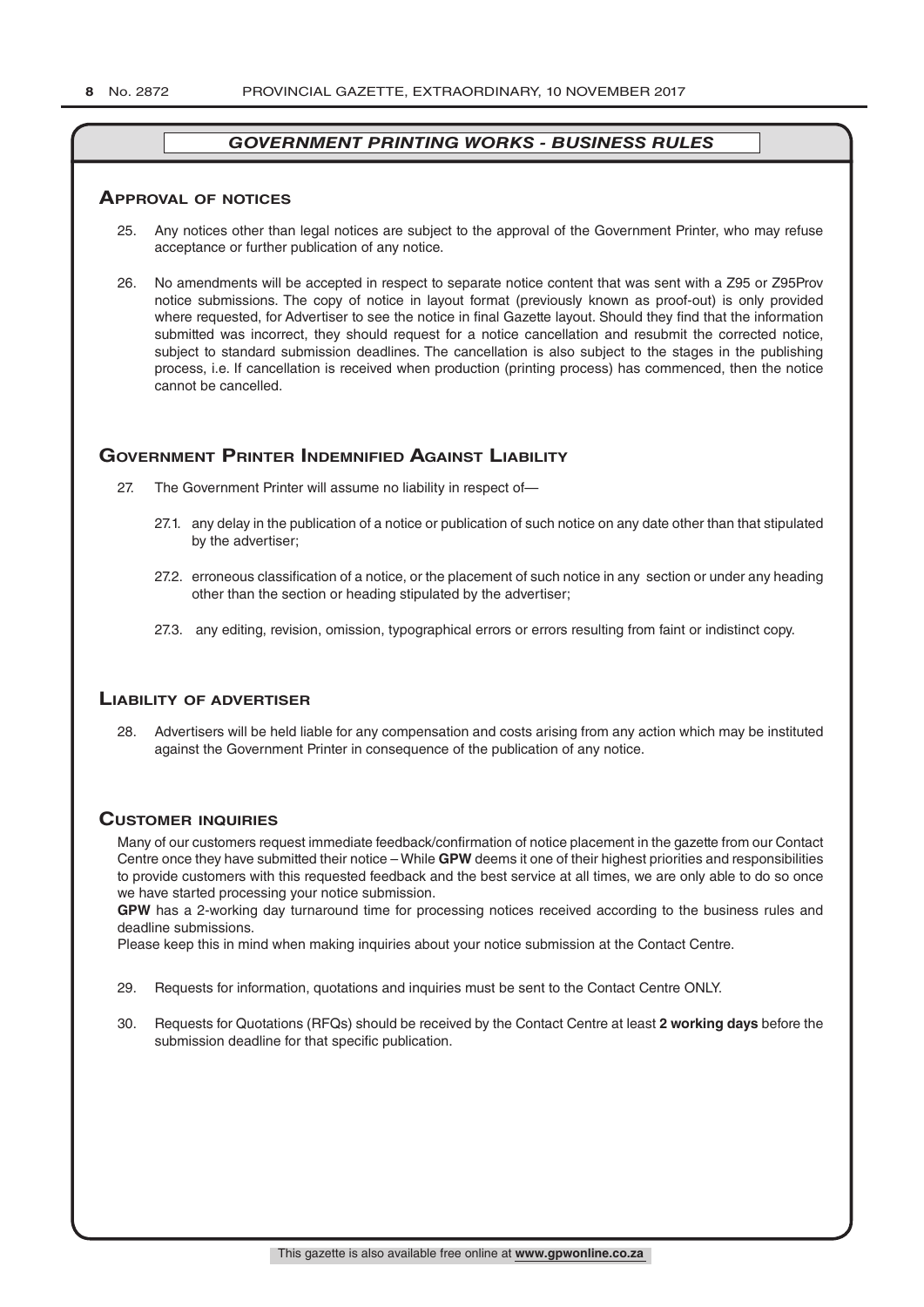#### **pAymenT of CosT**

- 31. The Request for Quotation for placement of the notice should be sent to the Gazette Contact Centre as indicated above, prior to submission of notice for advertising.
- 32. Payment should then be made, or Purchase Order prepared based on the received quotation, prior to the submission of the notice for advertising as these documents i.e. proof of payment or Purchase order will be required as part of the notice submission, as indicated earlier.
- 33. Every proof of payment must have a valid **GPW** quotation number as a reference on the proof of payment document.
- 34. Where there is any doubt about the cost of publication of a notice, and in the case of copy, an enquiry, accompanied by the relevant copy, should be addressed to the Gazette Contact Centre, **Government Printing Works**, Private Bag X85, Pretoria, 0001 email: info.egazette@gpw.gov.za before publication.
- 35. Overpayment resulting from miscalculation on the part of the advertiser of the cost of publication of a notice will not be refunded, unless the advertiser furnishes adequate reasons why such miscalculation occurred. In the event of underpayments, the difference will be recovered from the advertiser, and future notice(s) will not be published until such time as the full cost of such publication has been duly paid in cash or electronic funds transfer into the **Government Printing Works** banking account.
- 36. In the event of a notice being cancelled, a refund will be made only if no cost regarding the placing of the notice has been incurred by the **Government Printing Works**.
- 37. The **Government Printing Works** reserves the right to levy an additional charge in cases where notices, the cost of which has been calculated in accordance with the List of Fixed Tariff Rates, are subsequently found to be excessively lengthy or to contain overmuch or complicated tabulation.

#### **proof of publiCATion**

- 38. Copies of any of the *Government Gazette* or *Provincial Gazette* can be downloaded from the **Government Printing Works** website www.gpwonline.co.za free of charge, should a proof of publication be required.
- 39. Printed copies may be ordered from the Publications department at the ruling price. The **Government Printing Works** will assume no liability for any failure to post or for any delay in despatching of such *Government Gazette*(s).

# *GOVERNMENT PRINTING WORKS CONTACT INFORMATION*

| <b>Physical Address:</b>         |  |  |  |  |
|----------------------------------|--|--|--|--|
| <b>Government Printing Works</b> |  |  |  |  |
| 149 Bosman Street                |  |  |  |  |
| Pretoria                         |  |  |  |  |

**For Gazette and Notice submissions:** Gazette Submissions: **E-mail:** submit.egazette@gpw.gov.za **For queries and quotations, contact:** Gazette Contact Centre: **E-mail:** info.egazette@gpw.gov.za

**Contact person for subscribers:** Mrs M. Toka: **E-mail:** subscriptions@gpw.gov.za

# **Physical Address: Postal Address: GPW Banking Details:**

Private Bag X85 **Bank:** ABSA Bosman Street 149 Bosman Street Pretoria **Account No.:** 405 7114 016 Pretoria 0001 **Branch Code:** 632-005

**Tel:** 012-748 6200

**Tel:** 012-748-6066 / 6060 / 6058 **Fax:** 012-323-9574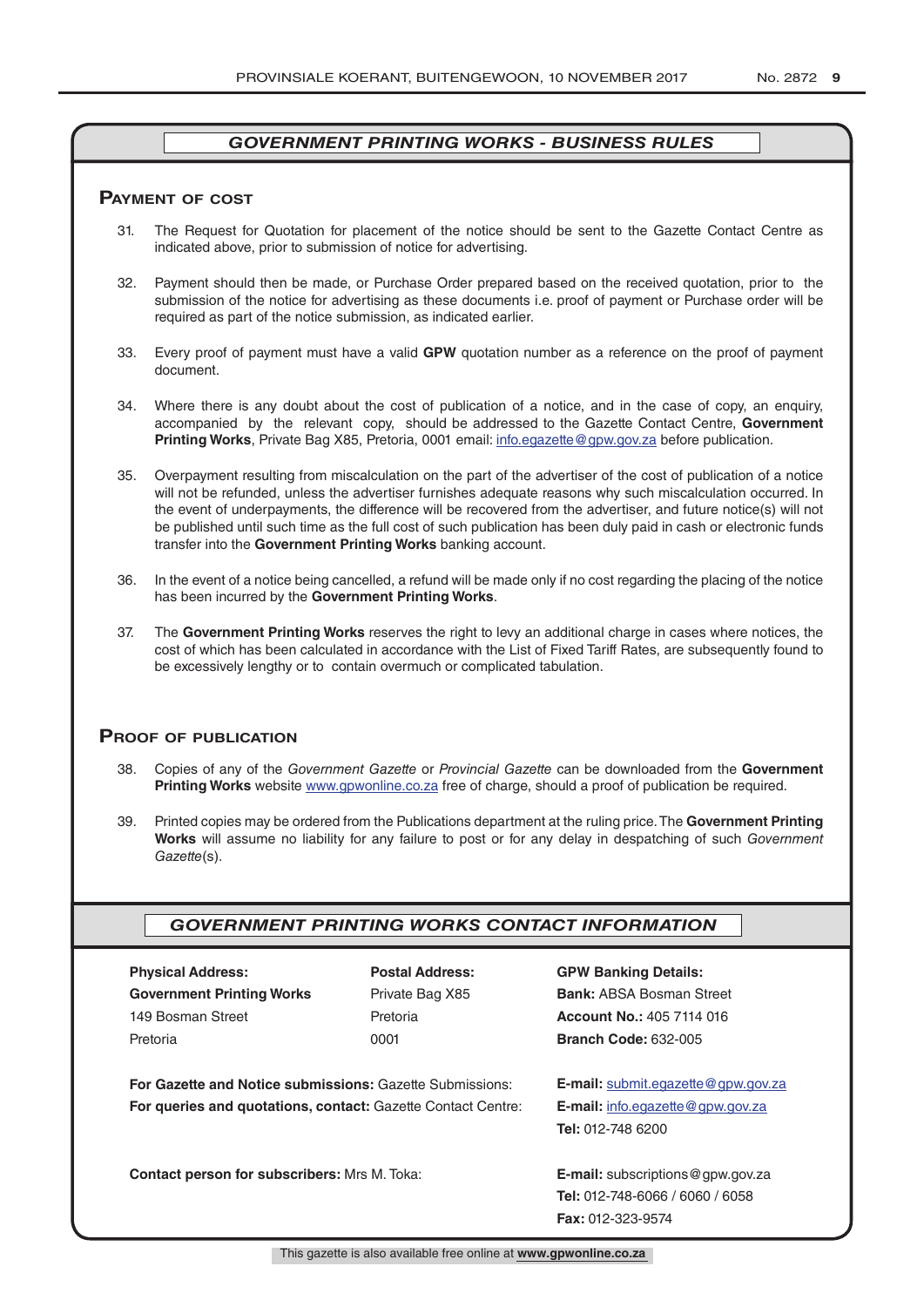#### **Form 2**

# General Notice

### **NOTICE 125 OF 2017**

#### **MPUMALANGA LIQUOR LICENSING ACT, 2006 (Act No. 5 of 2006)**

#### **Notice of applications for liquor licences in terms of section 35**

Notice is hereby given that the applicants specified in the Schedule hereto have given notice of their intention to lodge applications for the grant of new liquor licences to the Secretary, Regional Liquor Licensing Offices in respect of premises situated in the local committee area indicated in the Schedule.

Comments should be made in writing and be addressed to the municipality concerned and a copy to the applicant, to reach the said addresses within thirty (30) days of this application.

Invitation for public comments in applying for a Liquor Licence in terms of section 35(2)(a) of the Mpumalanga Liquor Licensing Act, 2006.

#### **SCHEDULE**

The undermentioned figures used in brackets in the Schedule, have the following meanings:

- (1) = Full name of applicant, ID Number of Applicant.
- (2) = Intended trading name.
- (3) = Notice given on behalf of: self *or* other juristic person/s.
- $(4)$  = Type of licence applied for.
- $(5)$  = Full address and location of the premises
- $(6)$  = Municipality address where comments must be submitted
- $(7)$  = Applicant address where comments must be submitted

# EHLANZENI

#### **NKOMAZI LOCAL MUNICIPALITY**

- (1) I, **PAULINA DA SILVA,** ID No. 6108160139080, an adult female, hereby invites written public comments concerning the application for a Liquor Licence to the Mpumalanga Liquor Authority.
- (2) To trade under the name -.
- (3) I make this application for myself.
- (4) The retail sale of liquor for consumption off the premises where the liquor is sold.
- (5) *Physical address:* SHOP NO 5 A02/50 TONGA VIEW, being an address in the Republic of South Africa and within the boundries of Mpumalanga Province. *Postal address:* P.O. BOX 174, NELSPRUIT, 1200.
- (6) NKOMAZI LOCAL MUNICIPALITY, P.O. BOX 101, MALELANE, 1320.
- (7) 26 BESTER STREET FIRST FLOOR ORION BUILDING OFFICE NO 116, P.O. BOX 1741, NELSPRUIT, 1200.

#### **MBOMBELA LOCAL MUNICIPALITY**

- (1) I, **SKHUKHUZA AMOS MBATHA,** ID No. 5309055388086, an adult male, hereby invites written public comments concerning the application for a Liquor Licence to the Mpumalanga Liquor Authority.
- (2) To trade under the name STATION FIVE RESTAURANT.
- (3) I make this application for myself.
- (4) The retail sale of liquor in terms of a special liquor license for consumption on and off the premises where the liquor is sold.
- (5) *Physical address:* STAND NO 12, HALFWAY TRUST, being an address in the Republic of South Africa and within the boundries of Mpumalanga Province. *Postal address:* P.O. BOX 1741, NELSPRUIT, 1200.
- (6) MBOMBELA LOCAL MUNICIPALITY, P.O. BOX 1708, MBOMBELA, 1200.
- (7) 26 BESTER STREET FIRST FLOOR ORION BUILDING OFFICE NO 116, P.O. BOX 1741, NELSPRUIT, 1200.

#### **MBOMBELA LOCAL MUNICIPALITY**

- (1) I, **SYDNEY PELCAN MAVIMBELA,** ID No. 7305015565084, an adult male, hereby invites written public comments concerning the application for a Liquor Licence to the Mpumalanga Liquor Authority.
- (2) To trade under the name CARBUX PUB & GRILL.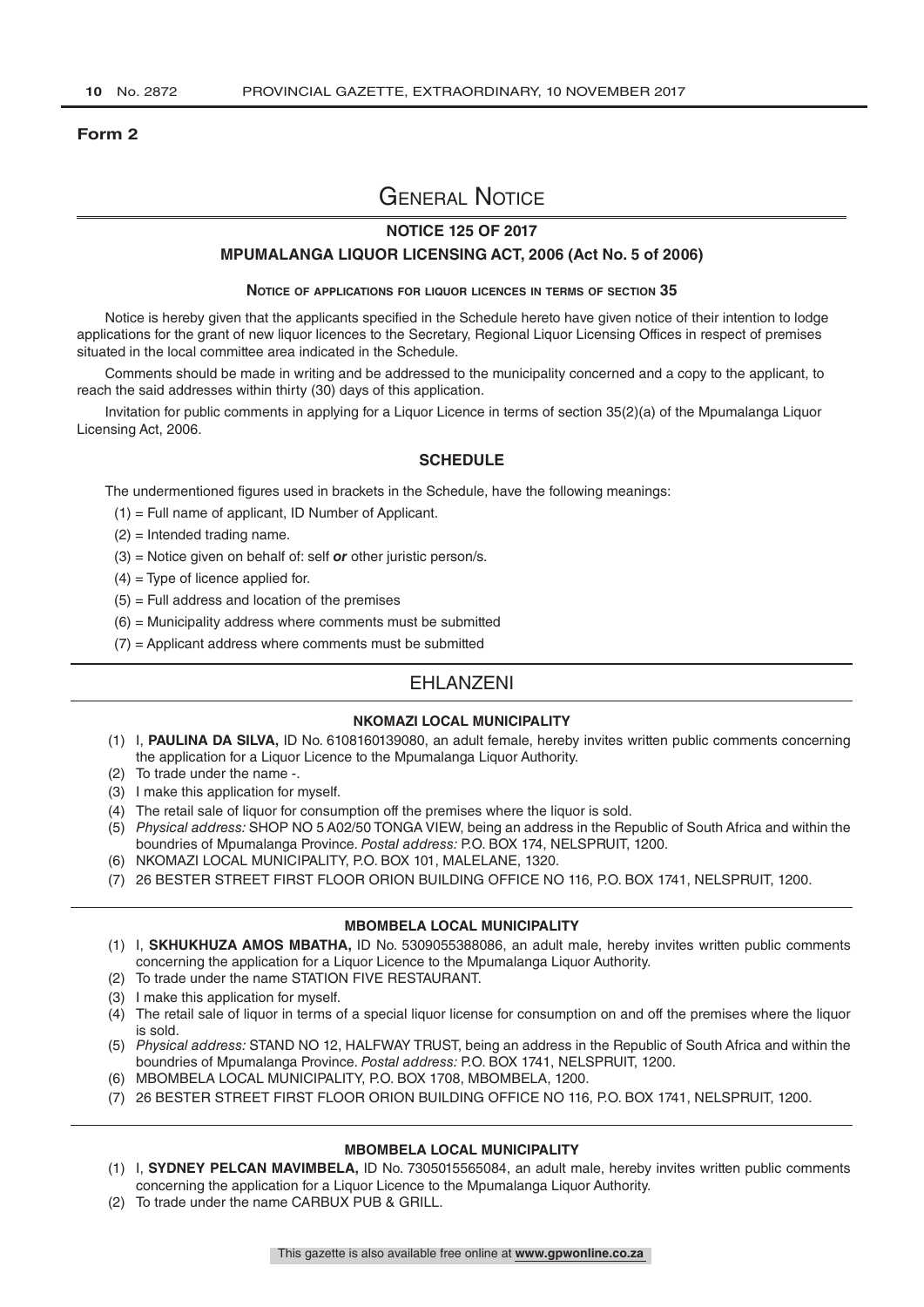- (3) I make this application for myself.
- (4) The retail sale of liquor for consumption on the premises where the liquor is sold.
- (5) *Physical address:* SHOP NO 23 NUMBI SHOPPING CENTRE, being an address in the Republic of South Africa and within the boundries of Mpumalanga Province. *Postal address:* P.O. BOX 1741, NELSPRUIT, 1200.
- (6) MBOMBELA LOCAL MUNICIPALITY, P.O. BOX 1708, NELSPRUIT, 1200.
- (7) 26 BESTER FIRST FLOOR ORION BUILDING OFFICE NO 116, P.O. BOX 1741 NELSPRUIT, 1200.

#### **NKOMAZI LOCAL MUNICIPALITY**

- (1) I, **Mr Mgwaza Sipho Mkhonto,** ID No. 6408225224087, an adult male, hereby invites written public comments concerning the application for a Liquor Licence to the Mpumalanga Liquor Authority.
- (2) To trade under the name KA Jabulani Bar.
- (3) I make this application for myself.
- (4) The retail sale of liquor for consumption on and off the premises where the liquor is sold.
- (5) *Physical address:* Stand 604, Phosaville, being an address in the Republic of South Africa and within the boundries of Mpumalanga Province. *Postal address:* PO Box 604, Phosaville, Kamhlushwa, 1332.
- (6) Private Bag x 101, Malelane, 1320.
- (7) 09 Park Street, Malelane, 1320.

#### **MBOMBELA LOCAL MUNICIPALITY**

- (1) I, **GEORGE JOHN PEARSE,** ID No. 561130 5049 081, an adult male, hereby invites written public comments concerning the application for a Liquor Licence to the Mpumalanga Liquor Authority.
- (2) To trade under the name BAR HIGH ENTERPRISES.
- (3) I make this application on behalf of the juristic person: BAR HIGH ENTERPRISES (NPC). (Reg No. 2017/063117/08).
- (4) The retail sale of liquor for consumption on the premises where the liquor is sold.
- (5) *Physical address:* The premises of High School Barberton, situated on Erf 3841, Barberton, also known as 100 Sheba Street, Barberton, being an address in the Republic of South Africa and within the boundries of Mpumalanga Province. *Postal address:* P O Box 116, Barberton, 1300.
- (6) Civic Centre, 1 Nel Street, Nelspruit, 1200
- (7) C/o Kruger and Partners Inc., 5 Van Rensburg Street, Nelspruit.

#### **MBOMBELA LOCAL MUNICIPALITY**

- (1) I, **MZWANOSA TRADING,** ID No. 2010/003008/23, an adult male, hereby invites written public comments concerning the application for a Liquor Licence to the Mpumalanga Liquor Authority.
- (2) To trade under the name -.

.

- (3) I make this application for myself.
- (4) The retail sale of liquor in terms of a special liquor license for consumption on and off the premises where the liquor is sold.
- (5) *Physical address:* STAND NO. 5728 MAHUSHU TRUST, 1245, being an address in the Republic of South Africa and within the boundries of Mpumalanga Province. *Postal address:* P O BOX 123, KABOKWENI, 1245.
- (6) P O BOX 45, MBOMBELA, 1200.
- (7) STAND NO 03, KABOKWENI, 1245.

#### **BUSHBUCKRIDGE LOCAL MUNICIPALITY**

- (1) I, **HLATSHWAYO SINAH MAPHEELLO,** ID No. 7808120391083, an adult female, hereby invites written public comments concerning the application for a Liquor Licence to the Mpumalanga Liquor Authority.
- (2) To trade under the name BONITA PLACE LODGE.
- (3) I make this application on behalf of the juristic person: BONITA PLACE PTY(LTD). (Reg No. 2014/0659/07).
- (4) The retail sale of liquor for consumption on the premises where the liquor is sold.
- (5) *Physical address:* STAND NO. 18, COLLEGE VIEW, BUSHBUCKRIDGE, being an address in the Republic of South Africa and within the boundries of Mpumalanga Province. *Postal address:* P.O.BOX 2902, HAZYVIEW, 1242.
- (6) PRIVATE BAG X9308, BUSHBUCKRIDGE,1280. (7) P.O.BOX 2902, HAZYVIEW, 1242.

#### **MBOMBELA LOCAL MUNICIPALITY**

- (1) I, **Emmanuel Kavusa,** ID No. 6409065327188, an adult male, hereby invites written public comments concerning the application for a Liquor Licence to the Mpumalanga Liquor Authority.
- (2) To trade under the name The Parrot Pub.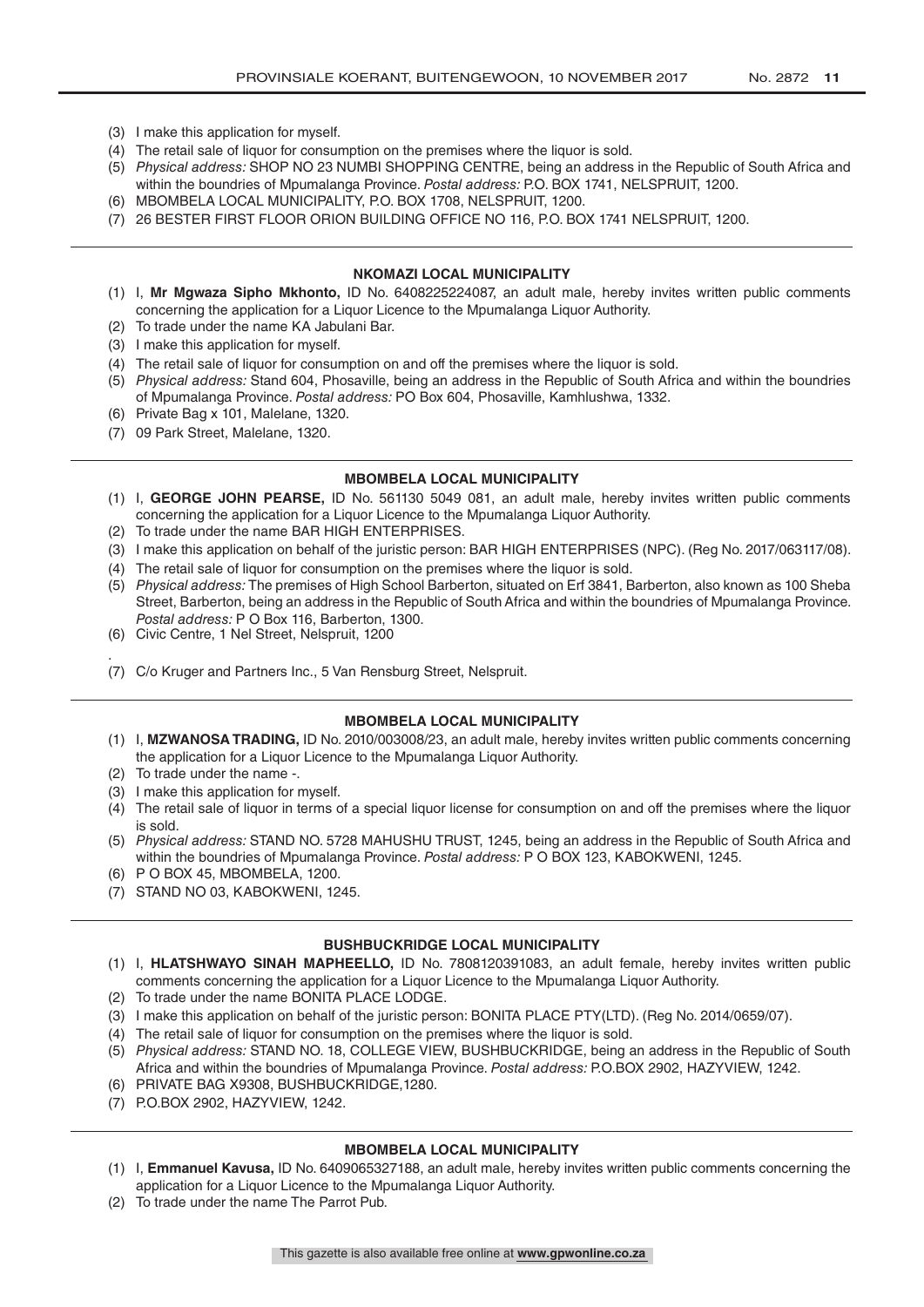- (3) I make this application for myself.
- (4) The retail sale of liquor for consumption on the premises where the liquor is sold.
- (5) *Physical address:* Shop No LG27C, Mbombela Shoprite Center, Samora Machel Drive, Mbombela, 1200, being an address in the Republic of South Africa and within the boundries of Mpumalanga Province. *Postal address:* P O Box 3397, Nelspruit, 1200.
- (6) P O Box 45, Nelspruit, 1200.
- (7) P O Box 3397, Nelspruit, 1200.

#### **THABA CHWEU LOCAL MUNICIPALITY**

- (1) I, **IRENE SPUNKI MONTSHO,** ID No. 7301310385088, an adult female, hereby invites written public comments concerning the application for a Liquor Licence to the Mpumalanga Liquor Authority.
- (2) To trade under the name Phuthadichaba Products And Services (pty) Ltd.
- (3) I make this application for myself.
- (4) The retail sale of liquor for consumption off the premises where the liquor is sold.
- (5) *Physical address:* 59 kantoor street,lydenburg,1120,mpumalanga, being an address in the Republic of South Africa and within the boundries of Mpumalanga Province. *Postal address:* po box 5503,lydenburg,1120,mpumalanga.
- (6) ROOM 30,CIVIC CENTRE,CORNER OF CENTRAL & VILJOEN STREET,LYDENBURG,1120.
- (7) PO BOX 5503,LYDENBURG,1120.

#### **THABA CHWEU LOCAL MUNICIPALITY**

- (1) I, **IRENE SPUNKI MONTSHO,** ID No. 7301310385088, an adult female, hereby invites written public comments concerning the application for a Liquor Licence to the Mpumalanga Liquor Authority.
- (2) To trade under the name Phuthadichaba Products And Services (pty) Ltd.
- (3) I make this application for myself.
- (4) The retail sale of liquor for consumption off the premises where the liquor is sold.
- (5) *Physical address:* 59 kantoor street, lydenburg, 1120, mpumalanga, being an address in the Republic of South Africa and within the boundries of Mpumalanga Province. *Postal address:* po box 5503, lydenburg, 1120, mpumalanga.
- (6) ROOM 30, CIVIC CENTRE, CORNER OF CENTRAL & VILJOEN STREET, LYDENBURG,1120.
- (7) PO BOX 5503, LYDENBURG, 1120.

#### **BUSHBUCKRIDGE LOCAL MUNICIPALITY**

- (1) I, **NGWENYA THEMBA DARREL,** ID No. 7805065344082, an adult male, hereby invites written public comments concerning the application for a Liquor Licence to the Mpumalanga Liquor Authority.
- (2) To trade under the name 40/40 LOUNGE.
- (3) I make this application for myself.
- (4) The retail sale of liquor for consumption on the premises where the liquor is sold.
- (5) *Physical address:* STAND NO 633, TIMBAVATI TRUST, ACORNHOEK, being an address in the Republic of South Africa and within the boundries of Mpumalanga Province. *Postal address:* P.O.BOX 2742, ACORNHOEK, 1360.
- (6) PRIVATE BAG X9308, BUSHBUCKRIDGE,1280.
- (7) P.O.BOX 2742, ACORNHOEK, 1360.

#### **MBOMBELA LOCAL MUNICIPALITY**

- (1) I, **ERIC MICHAEL SHABANGU,** ID No. 5812075381080, an adult male, hereby invites written public comments concerning the application for a Liquor Licence to the Mpumalanga Liquor Authority.
- (2) To trade under the name MASABULA TAVERN.
- (3) I make this application for myself.
- (4) The retail sale of liquor for consumption on the premises where the liquor is sold.
- (5) *Physical address:* 354 MHLAMBANYATHI MAHUSHU TRUST HAZYVIEW 1242, being an address in the Republic of South Africa and within the boundries of Mpumalanga Province. *Postal address:* P.O. BOX 4811 WITBANK 1035.
- (6) 1 NEL STREET, SONHEUWEL CENTRAL NELSPRUIT 1200.
- (7) 354 MHLAMBANYATHI MAHUSHU TRUST HAZYVIEW 1242.

#### **MBOMBELA LOCAL MUNICIPALITY**

- (1) I, **JAMES DUMISANE MONDLANE,** ID No. 6705255474080, an adult male, hereby invites written public comments concerning the application for a Liquor Licence to the Mpumalanga Liquor Authority.
- (2) To trade under the name VUSINHLANHLA TARVERN.
- (3) I make this application for myself.
- (4) The retail sale of liquor for consumption on the premises where the liquor is sold.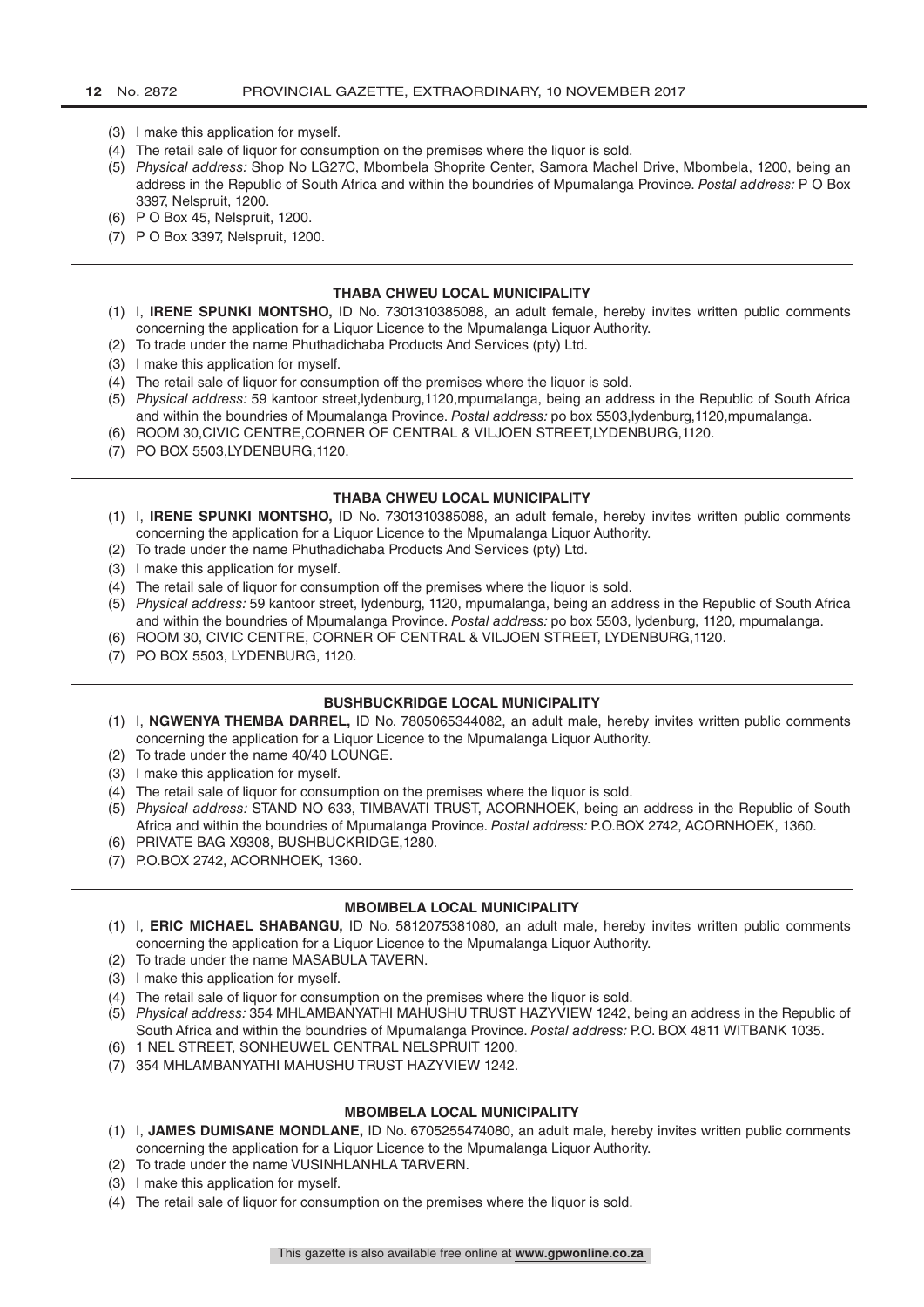- (5) *Physical address:* STAND NO: 2001 SPELANYANE TRUST- KABOKWENI, being an address in the Republic of South Africa and within the boundries of Mpumalanga Province. *Postal address:* P O BOX 3583 SIBUYILE 1216.
- (6) CIVIC CENTER, 1 NEL STREET, MBOMBELA.
- (7) STAND NO: 2001 SPELANYANE TRUST- KABOKWENI.

# GERT SIBANDE

#### **GOVAN MBEKI LOCAL MUNICIPALITY**

- (1) I, **JACOBUS ANDRIES KRUGER,** ID No. 7903265177087, an adult male, hereby invites written public comments concerning the application for a Liquor Licence to the Mpumalanga Liquor Authority.
- (2) To trade under the name THE MEETING ROOM.
- (3) I make this application on behalf of the juristic person: MAXRETURN INVESTMENTS 104 (PTY) LTD. (Reg No. 2005/001461/07).
- (4) The retail sale of liquor in terms of a special liquor license for consumption on and off the premises where the liquor is sold.
- (5) *Physical address:* ERF 9036 EXTENTION 70 SECUNDA HIGHVELD RIDGE MPUMALANGA, being an address in the Republic of South Africa and within the boundries of Mpumalanga Province. *Postal address:* P O BOX 101 - TRICHARDT - 2300.
- (6) LURGI SQUARE, CENTRAL BUSINESS CENTRE SECUNDA 2302.
- (7) CRONJE, DE WAAL SKHOSANA INC CRONJE, DE WAAL & VAN DER MERWE BUILDING LURGI SQUARE CENTRAL BUSINESS CENTRE - SECUNDA - 2302.

#### **ALBERT LUTHULI LOCAL MUNICIPALITY**

- (1) I, **ADAM PIET MOKWENA,** ID No. 7111115286088, an adult male, hereby invites written public comments concerning the application for a Liquor Licence to the Mpumalanga Liquor Authority.
- (2) To trade under the name EKUKHANYENI TAVERN.
- (3) I make this application for myself.
- (4) The retail sale of liquor for consumption on the premises where the liquor is sold.
- (5) *Physical address:* STAND NO. C137, KROMKRAANS TRIBAL LAND, 1185, being an address in the Republic of South Africa and within the boundries of Mpumalanga Province. *Postal address:* P.O. BOX 1930, CAROLINA, 1185. (6) 28 KERK STREET, CAROLINA, 1185.
- (7) STAND NO. C137, KROMKRAANS, TRIBAL LAND, 1185.

#### **GOVAN MBEKI LOCAL MUNICIPALITY**

- (1) I, **Mefika Dan Ngwenya,** ID No. 8002095470082, an adult male, hereby invites written public comments concerning the application for a Liquor Licence to the Mpumalanga Liquor Authority.
- (2) To trade under the name Mefelize Shisanyama.
- (3) I make this application for myself.
- (4) The retail sale of liquor for consumption on the premises where the liquor is sold.
- (5) *Physical address:* 6480 Extension 05, Mzinoni,
- Bethal, 2310, being an address in the Republic of South Africa and within the boundries of Mpumalanga Province. *Postal address:* P. O. Box 2009,

Ermelo, 2350. (6) P. O. Box 3, Bethal, 2310. (7) P. O. Box 2009, Ermelo, 2350.

#### **GOVAN MBEKI LOCAL MUNICIPALITY**

- (1) I, **Samuel Bruce Tshabalala,** ID No. 9512156392081, an adult male, hereby invites written public comments concerning the application for a Liquor Licence to the Mpumalanga Liquor Authority.
- (2) To trade under the name Sam Lifestyle On & Off Liquor Store.
- (3) I make this application for myself.
- (4) The retail sale of liquor in terms of a special liquor license for consumption on and off the premises where the liquor is sold.
- (5) *Physical address:* 1474 Mzinoni Township,
- Bethal, 2310, being an address in the Republic of South Africa and within the boundries of Mpumalanga Province. *Postal address:* P. O. Box 2009,

Ermelo, 2350.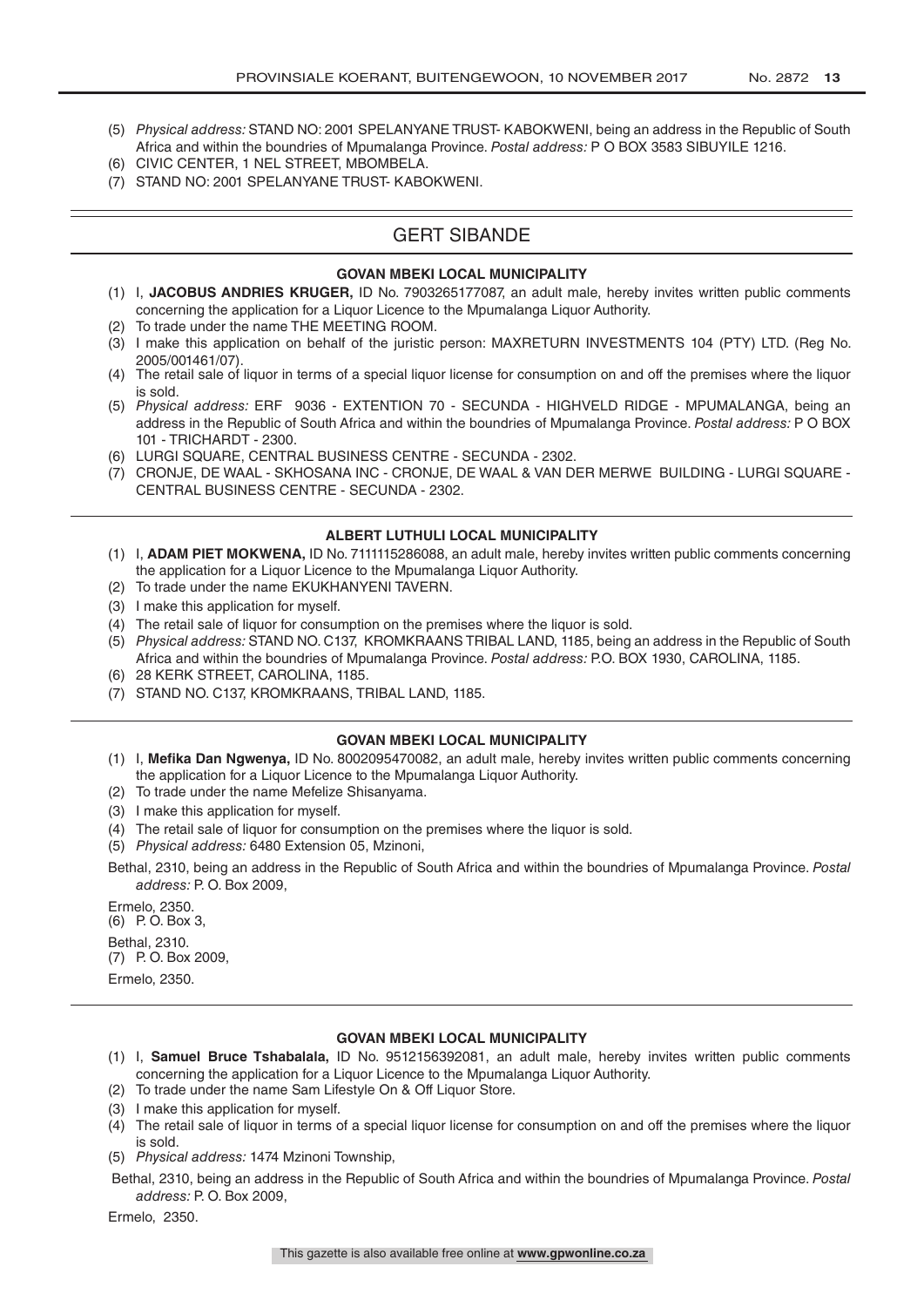(6) P. O. Box 3 , Bethal, 2310. (7) P. O. Box 2009 , Ermelo, 2350.

#### **GOVAN MBEKI LOCAL MUNICIPALITY**

- (1) I, **Samuel Bruce Tshabalala,** ID No. 9512156392081, an adult male, hereby invites written public comments concerning the application for a Liquor Licence to the Mpumalanga Liquor Authority.
- (2) To trade under the name Sam Lifestyle On & Off Liquor Store.
- (3) I make this application for myself.
- (4) The retail sale of liquor in terms of a special liquor license for consumption on and off the premises where the liquor is sold.
- (5) *Physical address:* 1474 Mzinoni Township,
- Betha, 2310, being an address in the Republic of South Africa and within the boundries of Mpumalanga Province. *Postal address:* P. O. Box 2009,

Ermelo, 2350. (6) P. O. Box 3 Bethal 2310. (7) P. O. Box 2009 Ermelo 2350.

#### **LEKWA LOCAL MUNICIPALITY**

- (1) I, **Thandiwe Gladys Manana,** ID No. 8903131139088, an adult female, hereby invites written public comments concerning the application for a Liquor Licence to the Mpumalanga Liquor Authority.
- (2) To trade under the name Light Liquor Store.
- (3) I make this application for myself.
- (4) The retail sale of liquor for consumption off the premises where the liquor is sold.
- (5) *Physical address:* 484 Styn Street, Morgenzon, 2315, being an address in the Republic of South Africa and within the boundries of Mpumalanga Province. *Postal address:* PO BOX 2009, ERMELO, 2350.
- (6) PO BOX 66, STANDERTON, 2430.
- (7) PO BOX 2009, ERMELO, 2350.

#### **MSUKALIGWA LOCAL MUNICIPALITY**

- (1) I, **Trueman Henry Smangaliso Zwane,** ID No. 7901105984084, an adult male, hereby invites written public comments concerning the application for a Liquor Licence to the Mpumalanga Liquor Authority.
- (2) To trade under the name Ekhayalami Bar.
- (3) I make this application for myself.
- (4) The retail sale of liquor in terms of a special liquor license for consumption on and off the premises where the liquor is sold.
- (5) *Physical address:* 1227 Silindile, Lothair, 2370, being an address in the Republic of South Africa and within the boundries of Mpumalanga Province. *Postal address:* P. O. Box 2009, Ermelo, 2350.
- (6) P. O. Box 48, Ermelo, 2350.
- (7) P. O. Box 2009, Ermelo, 2350.

#### **MSUKALIGWA LOCAL MUNICIPALITY**

- (1) I, **Nkosinathi Frederick Mkhwanazi,** ID No. 7707315374085, an adult male, hereby invites written public comments concerning the application for a Liquor Licence to the Mpumalanga Liquor Authority.
- (2) To trade under the name Shiba's Sports Pub.
- (3) I make this application for myself.
- (4) The retail sale of liquor for consumption on the premises where the liquor is sold.
- (5) *Physical address:* 5012 Extension 05, Thusi Village, Ermelo 2350, being an address in the Republic of South Africa and within the boundries of Mpumalanga Province. *Postal address:* P. O. Box 2009, Ermelo 2350.
- (6) P. O. Box 48, Ermelo 2350.
- (7) P. O. Box 2009, Ermelo 2350.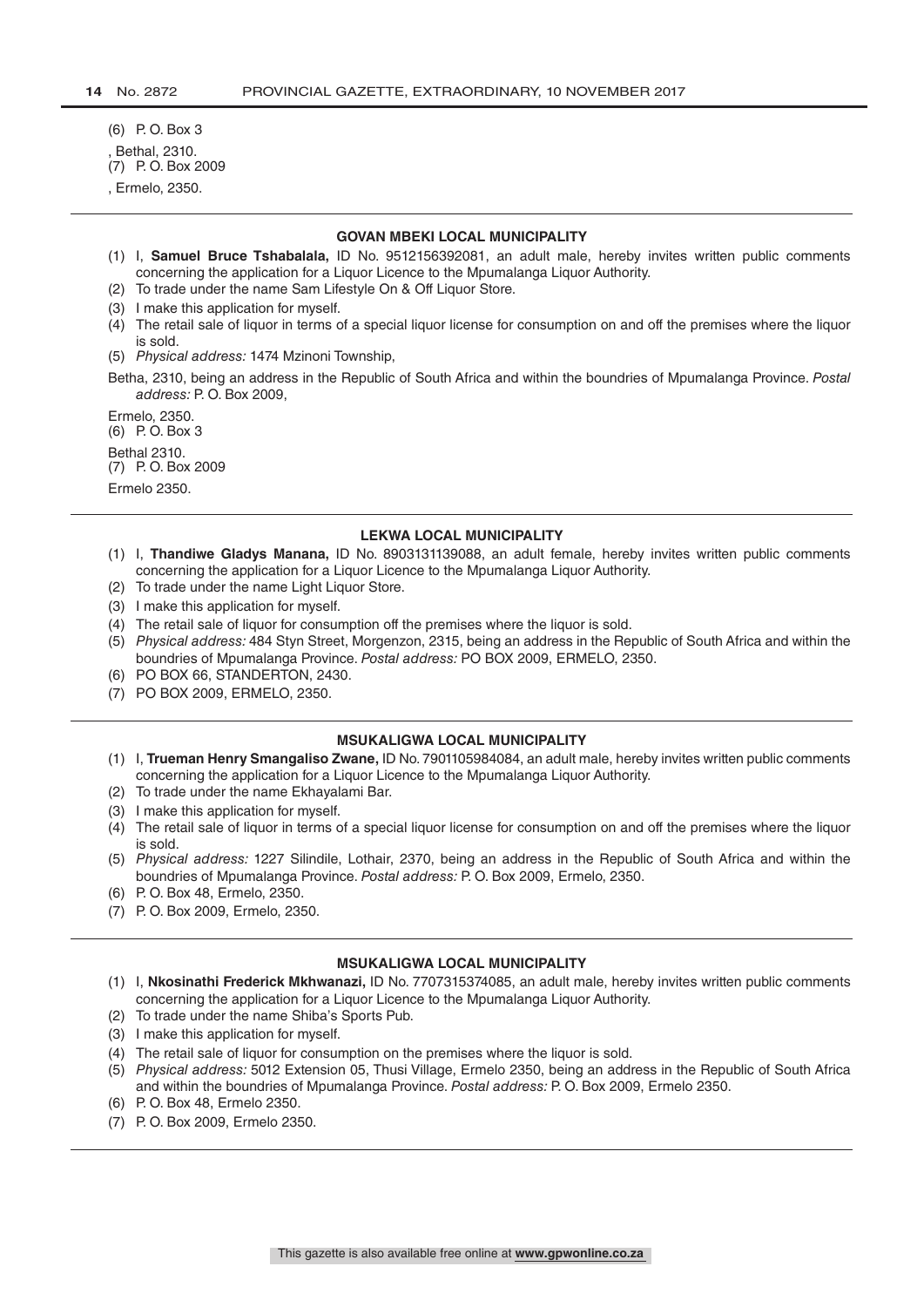#### **MKHONDO LOCAL MUNICIPALITY**

- (1) I, **Ntuthuko Prince Lloyd Nkosi,** ID No. 9009125458085, an adult male, hereby invites written public comments concerning the application for a Liquor Licence to the Mpumalanga Liquor Authority.
- (2) To trade under the name 4 Ways Lifestyle.
- (3) I make this application on behalf of the juristic person: Kwandisintuthuko Trading and Projects (Pty)Ltd. (Reg No. 2014/199881/07).
- (4) The retail sale of liquor in terms of a special liquor license in respect of a specified event.
- (5) *Physical address:* 824B Sbetha Section, Piet Retief 2380, being an address in the Republic of South Africa and within the boundries of Mpumalanga Province. *Postal address:* P. O. Box 2009, Ermelo 2350.
- (6) P. O. Box 23, Piet Retief 2380.
- (7) P. O. Box 2009, Ermelo 2350.

#### **MKHONDO LOCAL MUNICIPALITY**

- (1) I, **Ntuthuko Prince Lloyd Nkosi,** ID No. 9009125458085, an adult male, hereby invites written public comments concerning the application for a Liquor Licence to the Mpumalanga Liquor Authority.
- (2) To trade under the name 4 Ways Lifestyle.
- (3) I make this application on behalf of the juristic person: Kwandisintuthuko Trading and Projects (Pty)Ltd. (Reg No. 2014/199881/07).
- (4) The retail sale of liquor in terms of a special liquor license in respect of a specified event.
- (5) *Physical address:* 824B Sbetha Section, Piet Retief 2380, being an address in the Republic of South Africa and within the boundries of Mpumalanga Province. *Postal address:* P. O. Box 2009, Ermelo 2350.
- (6) P. O. Box 23, Piet Retief 2380.
- (7) P. O. Box 2009, Ermelo 2350.

# NKANGALA

#### **EMALAHLENI LOCAL MUNICIPALITY**

- (1) I, **CHARLES LOUIS SLABBERT,** ID No. 6507095119085, an adult male, hereby invites written public comments concerning the application for a Liquor Licence to the Mpumalanga Liquor Authority.
- (2) To trade under the name BALMORAL COUNTRY BAR LIQUOR.
- (3) I make this application for myself.
- (4) The retail sale of liquor for consumption on the premises where the liquor is sold.
- (5) *Physical address:* FARM EENZAAMHEID 634, PORTION 68, BALMORAL, being an address in the Republic of South Africa and within the boundries of Mpumalanga Province. *Postal address:* P.O. BOX 10339, SMALVELD, 1043.
- (6) CNR. ARRAS & MANDELA STREETS, WITBANK, 1035.
- (7) FARM EENZAAMHEID 634 PORTION 68 BALMORAL.

#### **EMALAHLENI LOCAL MUNICIPALITY**

- (1) I, **CHARLES LOUIS SLABBERT,** ID No. 6507095119085, an adult male, hereby invites written public comments concerning the application for a Liquor Licence to the Mpumalanga Liquor Authority.
- (2) To trade under the name BALMORAL COUNTRY BAR LIQUOR.
- (3) I make this application for myself.
- (4) The retail sale of liquor for consumption on the premises where the liquor is sold.
- (5) *Physical address:* FARM EENZAAMHEID 634 PORTION 68 BALMORAL, being an address in the Republic of South Africa and within the boundries of Mpumalanga Province. *Postal address:* P.O. BOX 10339 SMALVELD 1043.
- (6) CNR. ARRAS & MANDELA STREETS WITBANK 1035.
- (7) FARM EENZAAMHEID 634 PORTION 68 BALMORAL.

#### **EMALAHLENI LOCAL MUNICIPALITY**

- (1) I, **CHARLES LOUIS SLABBERT,** ID No. 6507095119085, an adult male, hereby invites written public comments concerning the application for a Liquor Licence to the Mpumalanga Liquor Authority.
- (2) To trade under the name BALMORAL COUNTRY BAR LIQUOR.
- (3) I make this application for myself.
- (4) The retail sale of liquor for consumption on the premises where the liquor is sold.
- (5) *Physical address:* FARM EENZAAMHEID 634, PORTION 68, BALMORAL, being an address in the Republic of South Africa and within the boundries of Mpumalanga Province. *Postal address:* P.O. BOX 10339, SMALVELD, 1043.
- (6) CNR. ARRAS & MANDELA STREETS WITBANK 1035.
- (7) FARM EENZAAMHEID 634 PORTION 68 BALMORAL.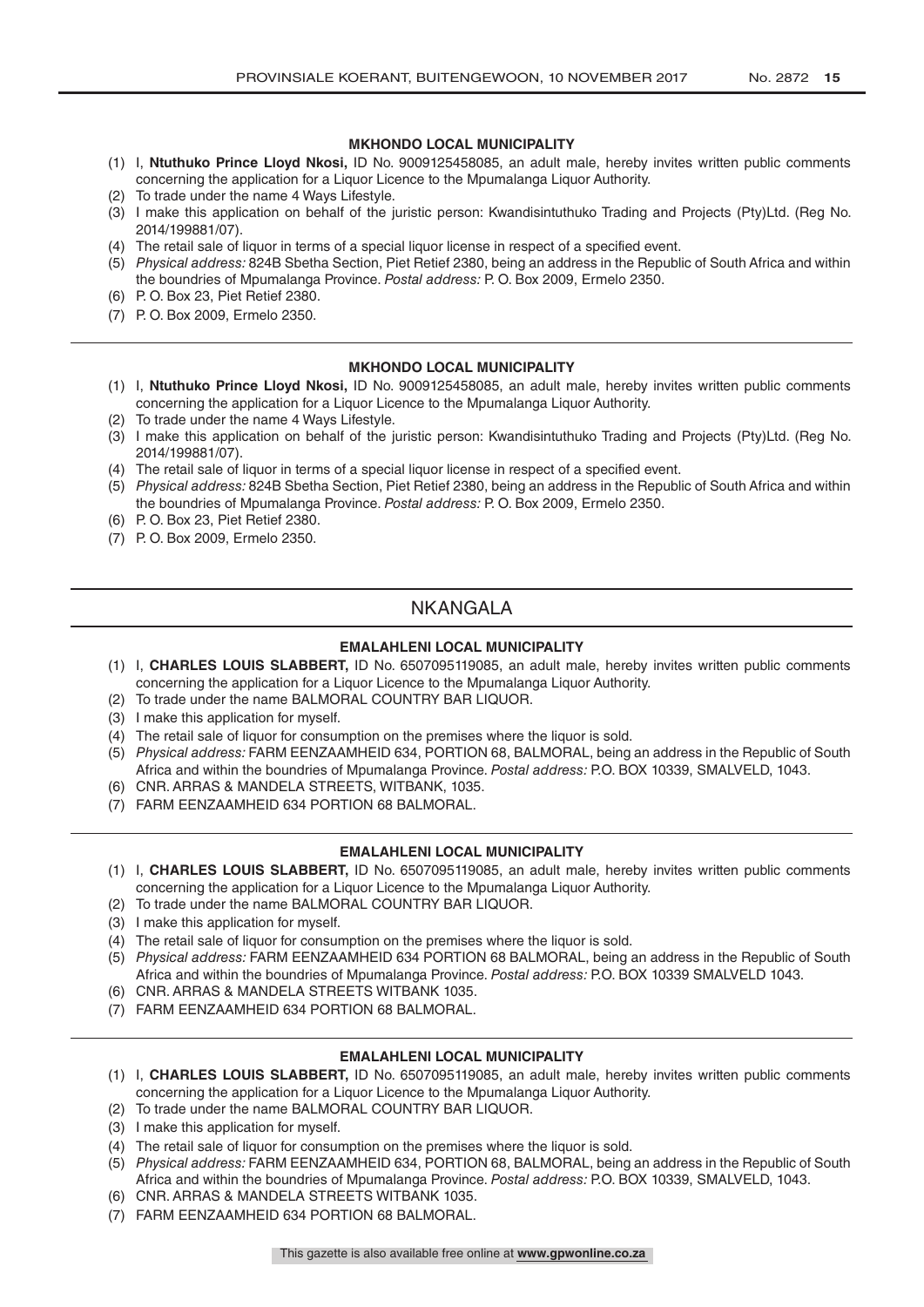#### **Form 10**

# GENERAL NOTICE

### **NOTICE 126 OF 2017**

#### **MPUMALANGA LIQUOR LICENSING ACT, 2006 (Act No. 5 of 2006)**

#### **Notice of applicatioNs for traNsfer of liquor liceNces iN terms of sectioN 43**

Notice is hereby given that the applicants specified in the Schedule hereto have given notice of their intention to lodge applications for the transfer of existing liquor licences to the Secretary, Regional Liquor Licensing Offices in respect of premises situated in the local committee area indicated in the Schedule.

Comments should be made in writing and be addressed to the municipality concerned and a copy to the applicant, to reach the said addresses within thirty (30) days of this publication.

Invitation for public comments in respect of a Liquor Licence in terms of section 43 of the Mpumalanga Liquor Licensing Act, 2006.

#### **SCHEDULE**

The undermentioned figures used in brackets in the Schedule, have the following meanings:

- (1) ull name of applicant, ID Number of Applicant.
- $(2)$  = Existing liquor licenc umber to be transfered.

 $(3) =$  ended trading name.

- (4) = Notice en on behalf of: self *or* other juristic person/s.
- (5) Type of licence applied for.
- (6) ull address and location of the premises
- (7) = Municipa y address where comments must be submitted
- (8) Applicant address where comments must be submitted

#### EHLANZENI

#### **MBOMBELA LOCAL MUNICIPALITY**

- (1) I, **MAFIKA WILLIAM NKAMBULE,** ID No. 7505265691080, an adult male, hereby invites written public comments concerning the application for transfer of an existing Liquor Licence to the Mpumalanga Liquor Authority.
- (2) Liquor Licence Number MPU-029797.
- (3) Trading under the name SITIGEDLILE LOUNGE.
- (4) I make this application for myself.
- (5) The retail sale of liquor for consumption on the premises where the liquor is sold.
- (6) *Physical address:* STAND NO. 01, GEDLEMBANE TRUST, being an address in the Republic of South Africa and within the boundries of Mpumalanga Province. *Postal address:* 6 ANTON AVENUE, THE REEDS, 0157.
- (7) P O BOX 45, MBOMBELA, 1200.
- (8) STAND NO. 1001, LEKAZI NO. 4.

#### **UMJINDI LOCAL MUNICIPALITY**

- (1) I, **Sethu G Sibiya,** ID No. 880322 5301 083, an adult male, hereby invites written public comments concerning the application for transfer of an existing Liquor Licence to the Mpumalanga Liquor Authority.
- (2) Liquor Licence Number MPU/023166.
- (3) Trading under the name G Line Bar Lounge and Eating House / G Line Pub & Grill.
- (4) I make this application for myself.
- (5) The retail sale of liquor for consumption on the premises where the liquor is sold.
- (6) *Physical address:* 1250 Shongwe road, Kwamhola, Barberton, 1300, being an address in the Republic of South Africa and within the boundries of Mpumalanga Province. *Postal address:* P O Box 5655, Barberton, 1300.
- (7) Cnr General and De Villiers Street, Barberton 1300; P O Box 33, Barberton 1300.
- (8) 2 Wildevy street, Barberton, 1300; P O Box 5655, Barberton, 1300.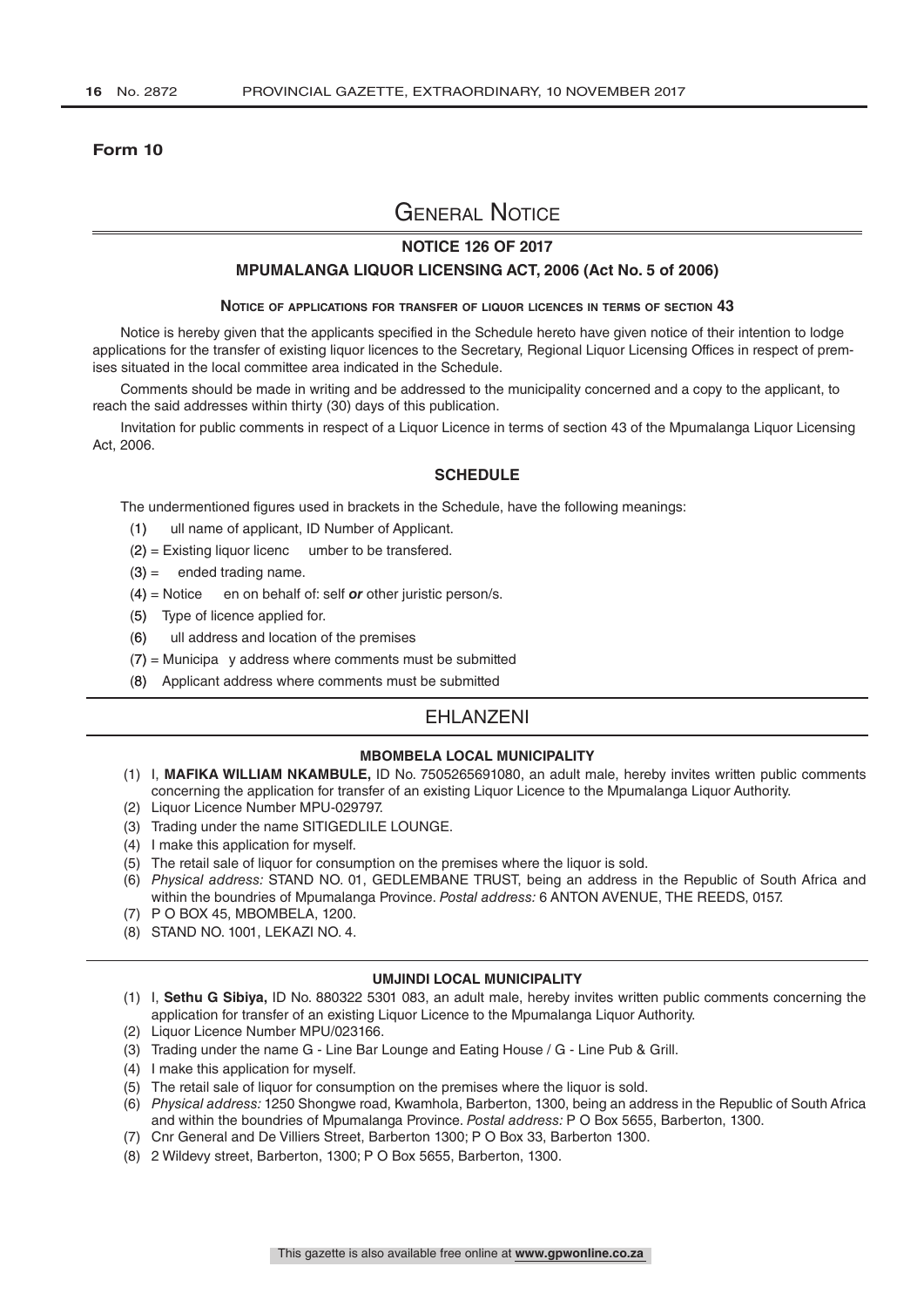# **NKANGALA**

#### **STEVE TSHWETE LOCAL MUNICIPALITY**

- (1) I, **Hugo Human,** ID No. 5808085156082, an adult male, hereby invites written public comments concerning the application for transfer of an existing Liquor Licence to the Mpumalanga Liquor Authority.
- (2) Liquor Licence Number MPU/025350.
- (3) Trading under the name Buffalo Lake Spur.
- (4) I make this application on behalf of the juristic person: Dinocol (PTY) LTD. (Reg No. 2014/283898/07).
- (5) The retail sale of liquor for consumption on the premises where the liquor is sold.
- (6) *Physical address:* Shop No1, Midwater Centre, Portion 11 Erf 2415, Aerorand, Middelburg, being an address in the Republic of South Africa and within the boundries of Mpumalanga Province. *Postal address:* C/O PO Box 1618, Groblersdal, 0470.
- (7) Municipal Buildings, Walter Sisulu St & Wanderers Ave, Middelburg, 1055.
- (8) 5 Kruger Street Groblersdal 0470.

#### **STEVE TSHWETE LOCAL MUNICIPALITY**

- (1) I, **Hugo Human,** ID No. 5808085156082, an adult male, hereby invites written public comments concerning the application for transfer of an existing Liquor Licence to the Mpumalanga Liquor Authority.
- (2) Liquor Licence Number MPU/028954.
- (3) Trading under the name Lone Star Spur.
- (4) I make this application on behalf of the juristic person: Dinodex (PTY) LTD. (Reg No. 2014/283908/07).
- (5) The retail sale of liquor for consumption on the premises where the liquor is sold.
- (6) *Physical address:* Middelburg Mall, Shop Number 72, Situated on Portion 7 of Erf 11076, Extension 26, Middelburg, being an address in the Republic of South Africa and within the boundries of Mpumalanga Province. *Postal address:* C/O PO Box 1618, Groblersdal, 0470.
- (7) Municipal Buildings, Walter Sisulu St & Wanderers Ave, Middelburg, 1055.
- (8) 5 Kruger Street, Groblersdal, 0470.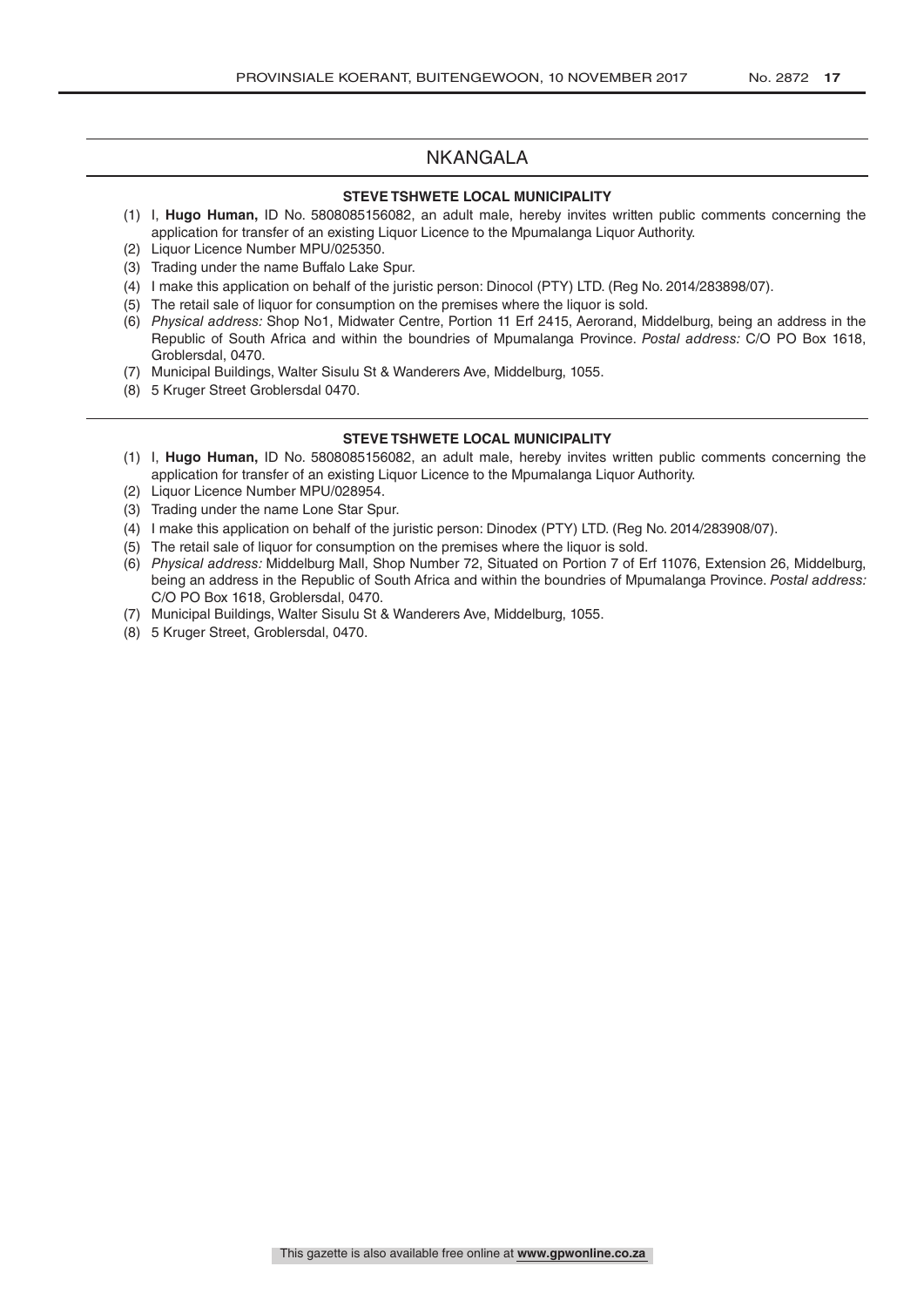This gazette is also available free online at **www.gpwonline.co.za**